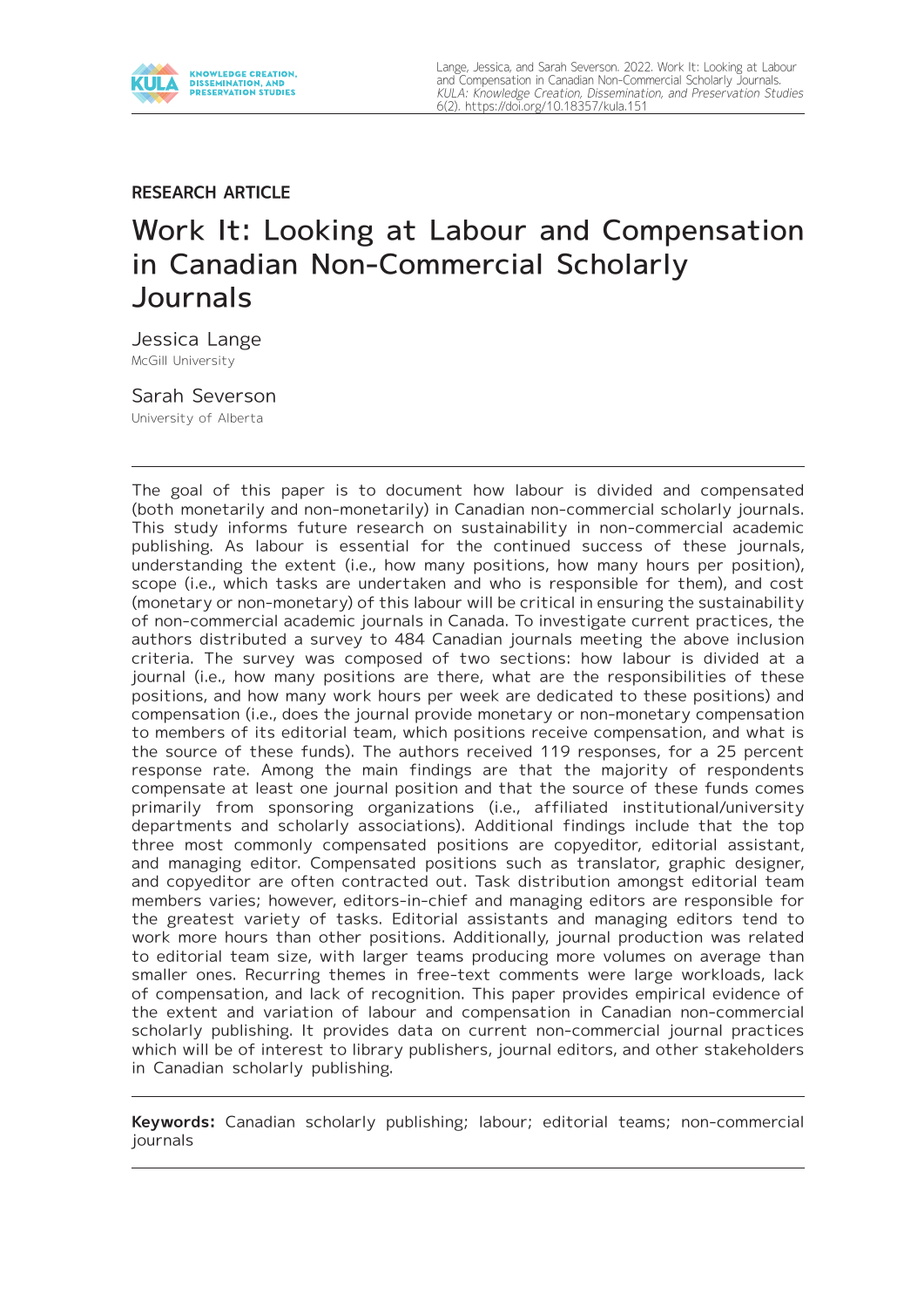# **Introduction**

The goal of this paper is to document how labour is divided and compensated (both monetarily and non-monetarily) in Canadian non-commercial scholarly journals. As labour is essential for the continued success of these journals, understanding the extent (i.e., how many positions, how many hours per position), scope (i.e., which tasks are undertaken and who is responsible for them), and cost (monetary or non-monetary) of this labour will be critical in ensuring the sustainability of non-commercial academic journals in Canada.

Due to recent growth in open access and electronic journal formats, the scholarly publishing landscape has changed dramatically. The open access movement emerged partly in response to rising prices imposed by commercial journal publishers (Suber 2012). Proponents of open access believe that non-commercial publishers are an important alternative to commercial companies, integral for creating a scholar-led publishing ecosystem (Maryl et al. 2020; Schlosser 2019). However, non-commercial journals are often smaller than commercial journals and led by a dedicated few individuals, frequently unpaid, who take on the labour of running them. This reliance on the volunteer labour of a small pool of people threatens the sustainability of non-commercial scholarly publishing; yet, little data has been gathered on the extent of the labour required to operate a scholarly journal, non-commercial or otherwise. In their review of independent journals,1 Björk, Shen, and Laakso note that although journals rely on labour, minimal attention is typically given to "the tasks involved in coordinating and motivating the network of editors, editorial board members, reviewers, submitting editors etc. which are an essential part of running a journal" (2016, 2).

Research that unpacks the extent of labour behind non-commercial scholarly journals comes at a critical time in academia. Working on a scholarly journal editorial team is generally counted in tenure and promotion as service to the academic community and is expected of tenured and tenure-track professors as a component of their salaried positions (Fyfe and Gielas 2020; Schimanski and Alperin 2018). But there has been a noted decline in the number of tenure-track positions in Canada and the United States over the past several decades (Foster and Birdsell Bauer 2018; Magness 2016). With declining tenure-track positions and more adjunct faculty, there may be fewer scholars who can afford to spend volunteer hours on a scholarly publication. Compounding this dilemma, many tenured and tenure-track faculty believe that service is not properly recognized by their institution (see Mamiseishvili, Miller, and Lee 2016). Based on these factors, it follows that increasingly few scholars will have the time, resources, and willingness to undertake editorial work.

Therefore, to sustain an ecosystem of non-commercial scholarly journals in Canada, we need a better understanding of the demands on the members of a journal team—in terms of time investment and responsibilities—and the compensation they receive. While we recognize that similar labour issues may apply to commercial journals, this study focuses on non-commercial journals because they serve as a bulwark against the encroaching for-profit publishing world. We distributed a survey to 484 Canadian non-commercial scholarly journals to understand the size, extent, and compensation of labour in these journals. This journal corpus was developed from sources including Ulrich's Periodicals Directory, Érudit, the Canadian Association of Learned Journals (CALJ), the Social Sciences and Humanities Research Council of Canada (SSHRC) Aid to Scholarly Journal (ASJ) grant award winners, and the Canadian Research Knowledge Network (CRKN) list of open access journals.

# **Background**

# **Canadian Publishing Landscape**

Canadian scholarly journals continue to adapt to a changing publishing landscape, notably through the recent rise of open access. Non-open access journals face several questions: do they "open" their journal? If so, do they charge author fees to make up for lost subscription revenue? Are author fees standard in their discipline? Which economic model should they pursue? These questions became even more pressing in 2018, when the SSHRC ASJ program mandated that ASJ recipients make their journal content open within twelve months of publication. The SSHRC ASJ program has existed in various iterations since the 1940s and has been an important stabilizing force for many Canadian journals, providing up to \$30,000 a year for three years (renewable) to eligible journals (Government of Canada 2018). According to a CALJ letter to the minister in charge of the ASJ program, the 2018 change was

<sup>1</sup> Björk, Shen, and Laakso (2016) define independent journals as being associated neither with a commercial publisher nor with a society/association. We take a broader approach in our study as we included journals associated with a society/association. Even though their scope is narrower, Björk, Shen, and Laakso (2016) still provide relevant information on how journals without commercial backing operate.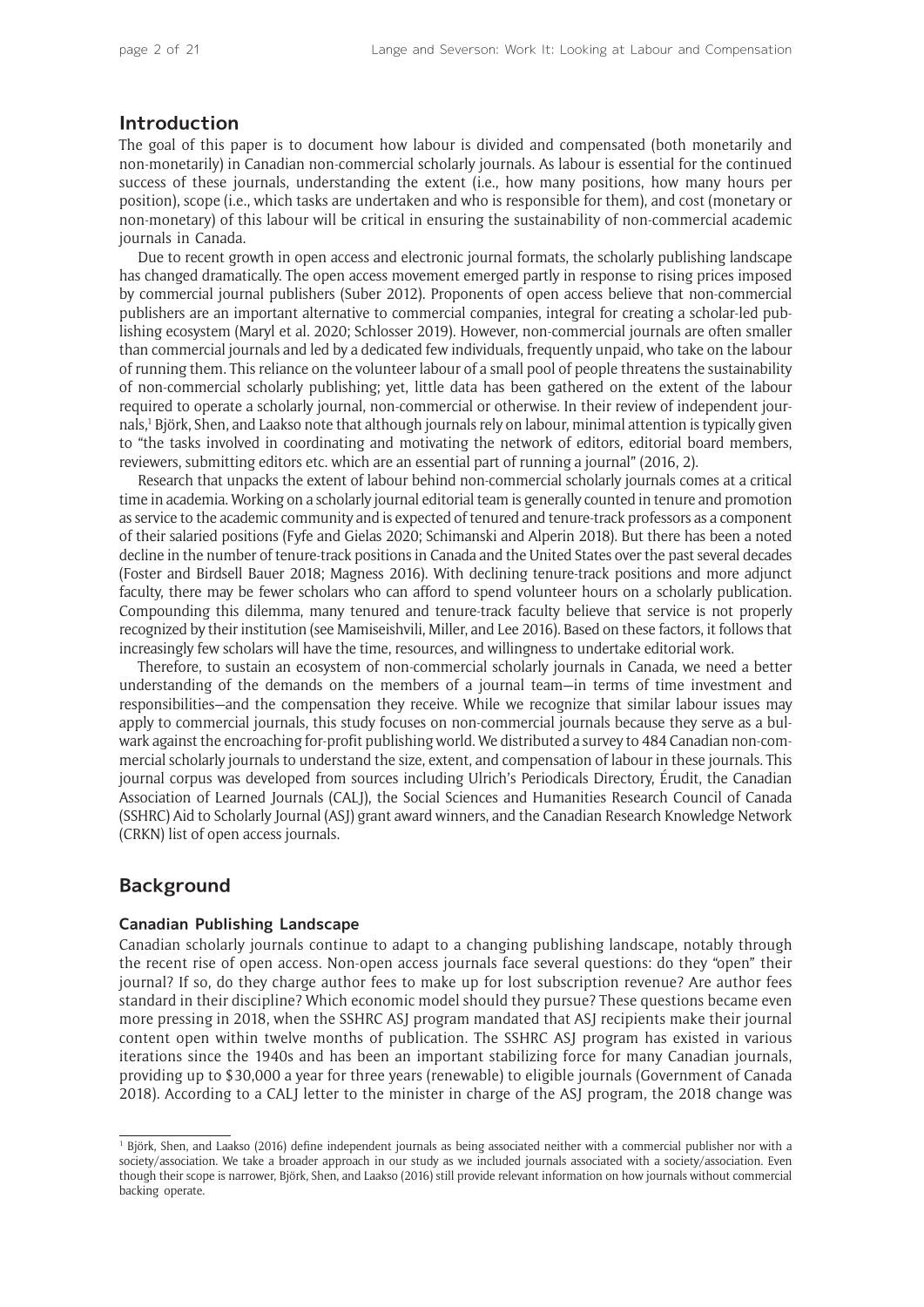perceived to negatively affect revenue models and required journals to consider new scenarios to meet changing industry demands (Clavette 2018). In response to this change made by ASJ, a report from the *Canadian Journal of Political Science* outlined means of adaptation that the journal might take: moving to a gold open access model, forgoing future SSHRC funding and maintaining its current publishing model, or moving to a twelve-month embargo for journal content (Papillon et al. 2019). The journal chose the latter option, and the report illustrates the various scenarios and adaptations Canadian journals must face in the current publishing climate.

Efforts have recently been made to assist Canadian journals as they navigate this landscape. Coalition Publica—a partnership of the Public Knowledge Project (the group behind the Open Journal Systems software) and Érudit (the Canadian non-profit hosting platform)—demonstrates an emerging model. Operating in a cooperative format, Canadian libraries provide funds to Coalition Publica, which are then redistributed to Canadian journals meeting their inclusion criteria. Journals may then use these funds to offset some of their costs while simultaneously taking advantage of the publishing services and the dissemination platform of Érudit.

Canadian libraries also demonstrate a vested interest in the health of Canadian journals. This is exemplified in part by their commitment to Coalition Publica but also by the rise of library publishers. Over four hundred journals are currently supported by Canadian libraries in various capacities (e.g., hosting, indexing, etc.), and library support will continue to be an important component in a national strategy to provide sustainable, low-cost publishing options for journals (Canadian Association of Research Libraries 2017).

As labour is a significant component of scholarly publishing, libraries and other partners in scholarly communications who are invested in the sustainability of non-commercial scholarly journals should be aware of and concerned about current labour practices given some notable trends in academic burnout and productivity. Documenting and creating a shared understanding of the extent (i.e., how many positions, how many hours per position), scope (i.e., which tasks are undertaken and who is responsible for them), and cost (monetary or non-monetary) of labour is integral to fostering a robust, affordable scholarly publishing ecosystem in Canada.

# **Literature Review**

Prior scholarship on editorial labour can be organized into four broad categories: best practice documentation, studies on editorial workloads, productivity and burnout, and sustainability.

# **Best Practice Documentation**

Best practice documents, created and distributed by a variety of publishers, describe how to establish a journal's editorial board and common editorial practices. The documents may assist journals in defining positions and assigning tasks. For example, the commercial publisher Wiley's (n.d.) "Editorial Resources" page provides basic information on editorial board structure, the peer review process, and communicating with authors. In a similar vein, CALJ has a set of resources related to business models for scholarly journals (Canadian Association of Learned Journals n.d). PKP, in their "Student Journal Toolkit," also provides an overview of common editorial roles and responsibilities as well as sample position requirements (Public Knowledge Project n.d.). These types of documents are widely available, free, and may be consulted by both commercial and non-commercial journals.

While these documents are beneficial for understanding the general positions at a journal and a journal's work processes, they are light on details concerning how many positions a journal should have, how a journal should distribute its work among team members, what kinds of compensation should be provided (if any), and how many hours a team member should expect to contribute to a role. The lack of prescription can be beneficial because it permits journals to determine their own structures according to their own needs. But journals looking for specific guidance on labour distribution —the workload and time commitment for different positions—will not find such advice in these documents.

#### **Editorial Workloads: Work Hours and Size of Editorial Boards**

One of the first research studies to investigate editorial labour was Giménez-Toledo et al. (2009). In a survey of 132 Spanish scholarly journals, they asked respondents about editorial structure and task division on editorial boards. The authors wanted to compare their findings to established best practice literature on how to structure editorial boards. They found that many functions were carried out collectively and that editorial boards carry out most of a journal's work in collaboration with an executive editor. They also determined that the mode number of six editorial members "strikes the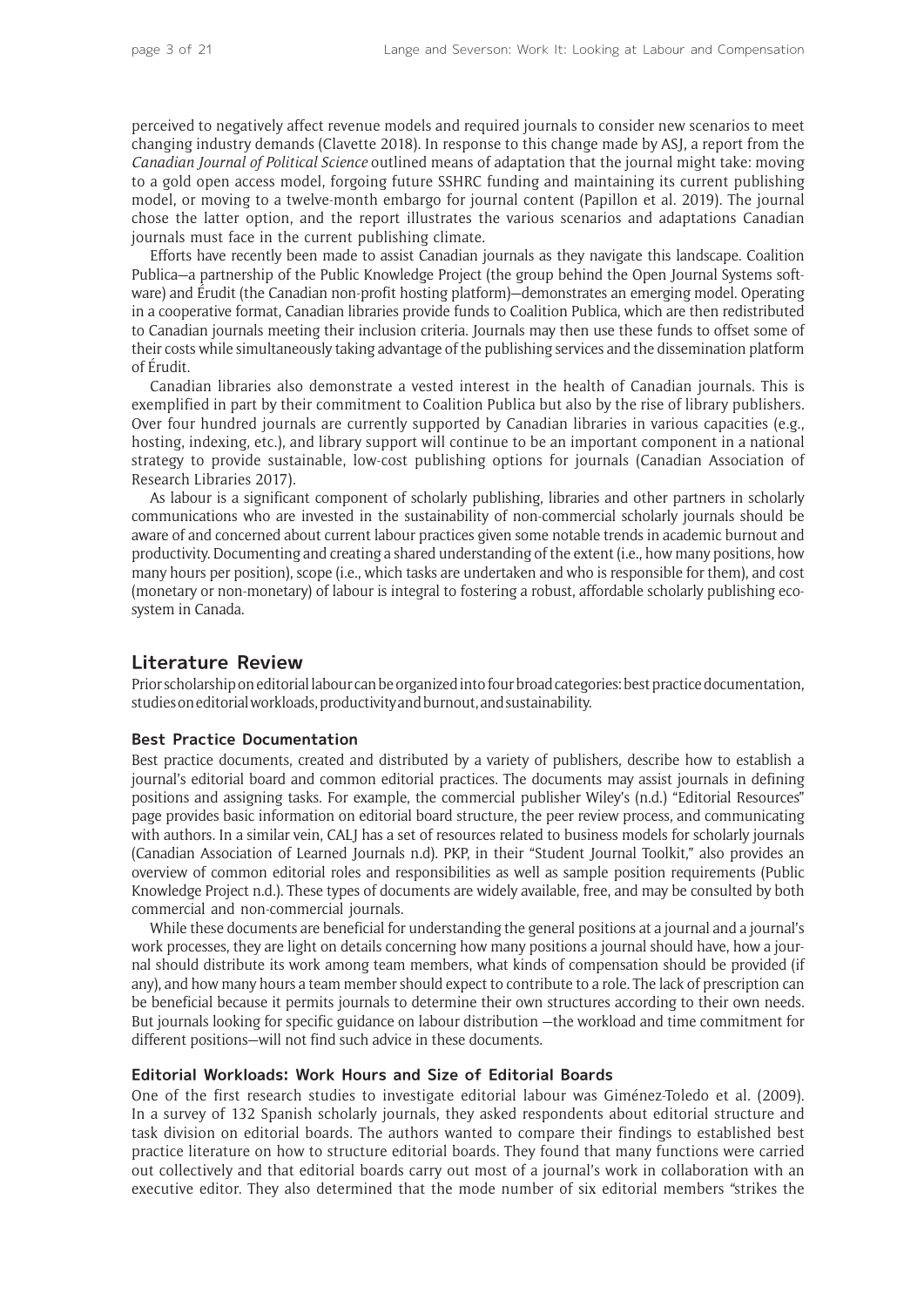balance between the need for an operative structure and the ability to carry out a large part of the editorial work" (Giménez-Toledo et al. 2009, 293).

Similar to Giménez-Toledo et al. (2009), Edgar and Willinsky's (2010) survey of journals publishing on the open-source publishing software OJS found that the average number of editors at the journals in their survey was seven. This number aligned with SSHRC's finding that ASJ-eligible journals had between five and seven volunteers (SSHRC Evaluation Division 2020). These numbers contrast with the reported 3.5 editors at Elsevier's commercial journals (cited in Edgar and Willinsky 2010, 10). Like Giménez-Toledo et al. (2009), Edgar and Willinsky theorized that the greater number of editors permitted the journals in their sample to better distribute the workload (2010, 10). The distribution of workload is key to a journal's sustainability, as noted in Björk, Shen, and Laakso's (2016) brief case study of the "indie" journal *Electronic Journal of Information Technology in Construction*. Edgar and Willinksy (2010) also examined editorial task divisions, examining in particular who undertakes copyediting, layout, and proofreading at a journal. They found that journal editors were the primary position responsible in each of those processes and that editors worked on average seven hundred hours annually for their journals, with some respondents noting that they worked full time on the journal. Less than half of respondents received compensation in some capacity (Edgar and Willinsky 2010).

While the Edgar and Willinsky (2010) study was international in focus, the non-profit hosting platform Érudit undertook a survey and series of interviews to investigate the socio-economic situation of Canadian scholarly journals. The resulting report by Paquin (2016), "Shaping a Collective Future: An Investigation into Canadian Scholarly Journals' Socio-Economic Reality and an Outlook on the Partnership Model for Open Access," primarily focused on revenues and expenditures of Canadian scholarly journals. It did, however, include information related to labour and its related costs. According to the report, 45 percent of a journal's expenses went to salaries. The survey also asked journal respondents to estimate the financial value of the time and contributions volunteers made, which across the fifty-six respondents returned an average of \$33,000 per year. Paquin (2016) notes, however, that this estimate is not based on any distinct calculations by the journals and is likely highly subjective. Overall, while Érudit's study includes both commercial and non-commercial journals, it provides a basic picture of the extent of labour in Canadian scholarly publishing.

#### **Productivity and Burnout**

Baruch (2008) conducted a survey of over fifty editors of scholarly journals in the management and behavioural sciences. He found that the average number of hours worked per week by an editor was fifteen. Combining this statistic with editors' other working hours as tenured academics, Baruch writes that "it seems being a workaholic is an inherent requirement for this job" (2008, 685). Although there were many positive attributes associated with being an editor (e.g., a stronger collegial network, respect from colleagues, etc.), there were also many negative effects indicated by editors in their survey responses, the top among them "generating work related-stress" and "hindering research/development progress" (Baruch 2008, 685). Although not based on survey data, several other studies include anecdotal observations about the large amount of work involved in editorial positions (Fischer 2010; Donovan 2013; Zedeck 2008). Given the time commitment, it is not surprising that Hames writes that, in her experiences with *Plant Journal*, one of the key ingredients in keeping an editor happy is avoiding "work overload" (2001, 252). Sellwood (2012) also advises that, if a journal is able, it outsource whichever editorial processes it can.

The above discussion suggests that assuming an editorial position can negatively affect research productivity. Aguinis et al. found in their analysis of the research productivity of former management journal editors that "the amount of time, as well as pressure and stress, associated with editorship may lead to post editorship decreased productivity due to job burnout," which may be attributable in part to "too much work for the available time" (2010, 686). Given this possibility, the authors quote Ryan (2008) in advising that editorship be seen as "sustained volunteerism" and an "act of service," warning potential editors not to take on these roles with the assumption of post-editorship productivity or other extrinsic rewards (Aguinis et al. 2010, 686, 692). Although Aguinis et al.'s (2010) study was specific to researchers in the discipline of management, difficulty in carrying out journal activities alongside full-time academic positions was also reported by an interviewee in SSHRC's evaluation of the ASJ (SSHRC Evaluation Division 2020).

Hames (2001), Parker (2007), and Paquin (2015) all note the diversity of tasks one may undertake as part of a journal's editorial board and that these tasks will likely vary depending on the journal. Inconsistency of editorial tasks may exacerbate the existing issue of lack of training, which Aguinis et al. (2010) note is another contributing factor for burnout.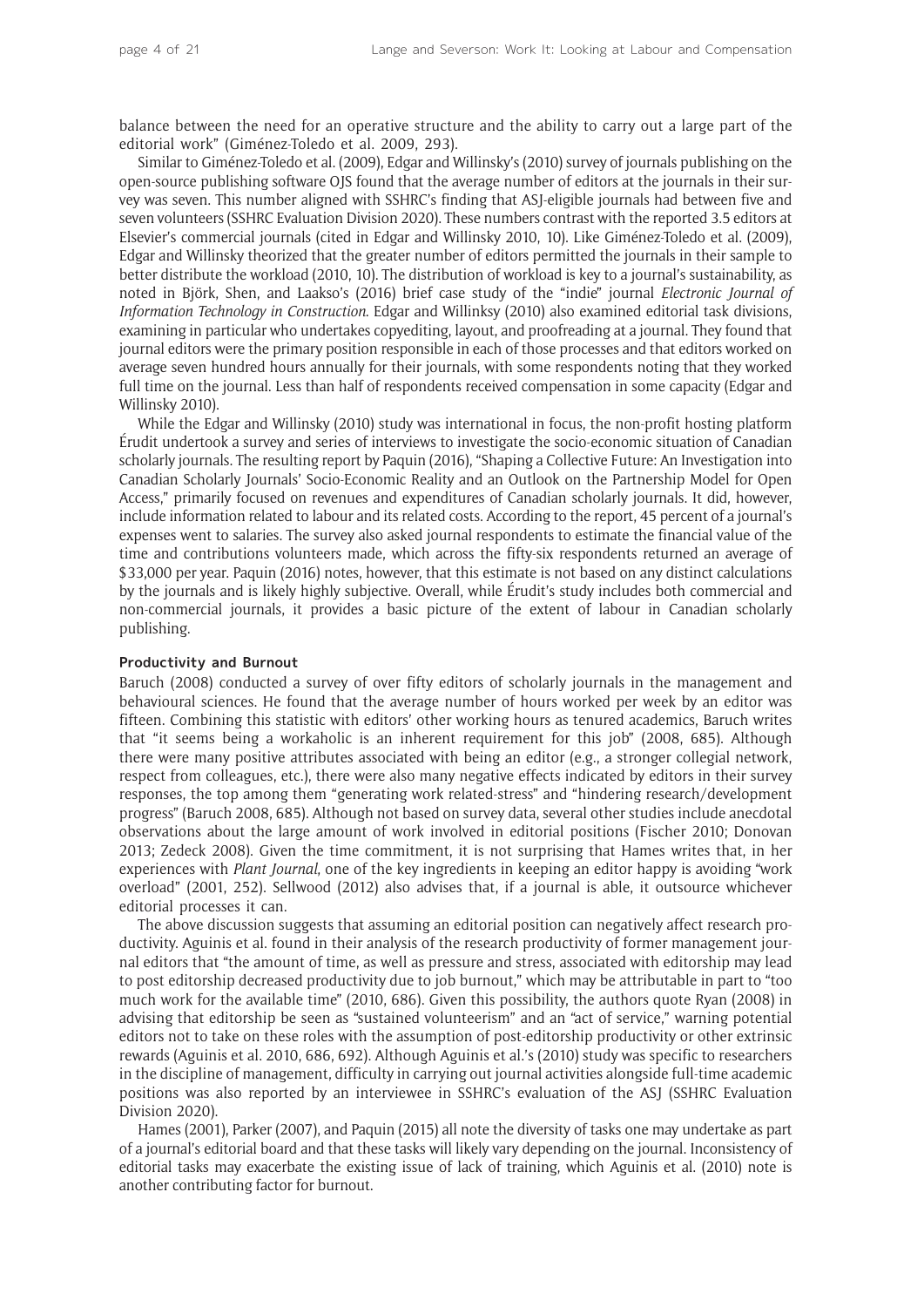# **Sustainability**

Aguinis et al.'s (2010) concern about the burnout potential of editorial positions is consistent with the concern of several scholars and organizations about the sustainability of journals. In the 2017 Canadian Association of Research Libraries (CARL) Canadian Scholarly Publishing Working Group report, the authors identified a weakness of the current system in that "many small independent publishers [are] reliant on a single sustaining individual; long-term sustainability is threatened" (8). Similarly, Morrison (2016), who interviewed and led focus groups with fifteen independent, scholar-led open access journals, found that "the most frequently cited need [of these journals] was ongoing, reliable funding to provide for staff resources" (87). Furthermore, according to Morrison, "providing ongoing open access requires at least modest support, especially for staffing, even for journals run almost entirely by volunteers" (2016, 84). Cavaleri et al. write about their experiences in launching a "shoestring" journal and express concerns that the *European Journal of Comparative Economics*, dependent on its "existing staff of four," could not run indefinitely (2009, 98). They note that part of their ability to carry on editorial work is due to their age, which provides them more time to do the work. They express concern, however, that younger scholars, "busy forming their own careers, may not be able to afford the effort" (Cavaleri et al. 2009, 100).

The ability to "afford the effort" provides the framework for how most editorial labour has traditionally been seen and rewarded. Editorial work has long been considered an act of service and is a leading reason most scholars cite for serving with editorial teams and editorial advisory boards, alongside a boost to one's reputation (Edgar and Willinsky 2010; Fyfe and Gielas 2020; Parker 2007; Schweik 2006). Nonetheless, for editorial board members who are reviewing papers, for example, "the actual tasks and workloads of reviewing papers are largely invisible. Few universities or business schools provide incentives or tangible recognition for the actual commitments and work that paper reviewing involves" (Parker 2007, 178).

Although the incentives may not be tangible, there is an argument that research and scholarly journals benefit the "knowledge commons" (Hess and Ostrom 2006). In this line of thinking, academic scholarship and research is viewed as a public good, with community benefits and contributions to the commons seen as a "voluntary" action (Hess and Ostrom 2006). The principle of voluntary labour underpinning academic journals has been a core tenant of how the knowledge commons operates: academics in a university patronage system live off their salaries rather than from direct compensation for their contribution to the knowledge commons (Eve 2017; Schweik 2006). Like any commons, however, there is the potential for social conflict. Dissatisfaction with commercial journals "free riding" on free editorial and peer review labour is part of what motivated the open access movement (Suber 2012; Macdonald and Eva 2018). It has also led to questions about whether these previously accepted forms of "free" labour, such as peer review (Brainard 2021), should now be compensated.

Though prior research has investigated editorial labour, no study to date has extensively researched the workload distribution and analyzed the job tasks within Canadian non-commercial scholarly journals. Nor has any study provided profiles of exactly how these labour practices work (e.g., which position on the journal team is responsible for which tasks? Is that work compensated? How many hours are dedicated to operating a non-commercial scholarly journal?). While, as noted above, some how-to guides exist to assist journals in setting up their operations, this paper documents the practices of existing Canadian non-commercial scholarly journals with empirical evidence.

# **Methodology**

In order to understand the extent and depth of labour and compensation in Canadian non-commercial scholarly journals, the authors undertook a survey of journals meeting the study's inclusion criteria. First, the authors assembled a list of Canadian scholarly journals from the following sources:

- Ulrich's Periodical Directory
- CRKN lis[t of open access journals](https://www.crkn-rcdr.ca/en/crkn-open-access-journals-list)
- Érudit
- List of journals that received the [SSHRC ASJ Journals grant](http://www.outil.ost.uqam.ca/CRSH/RechProj.aspx?vLangue=Anglais) in 2018 or 2015
- CALI list of current members

Starting from an initial list of 958 journals, $2$  the authors reviewed each journal's website to ensure it met the inclusion criteria:

<sup>2</sup> The original dataset of 958 journals can be retrieved from: [https://doi.org/10.7939/DVN/EPSJJR.](https://doi.org/10.7939/DVN/EPSJJR)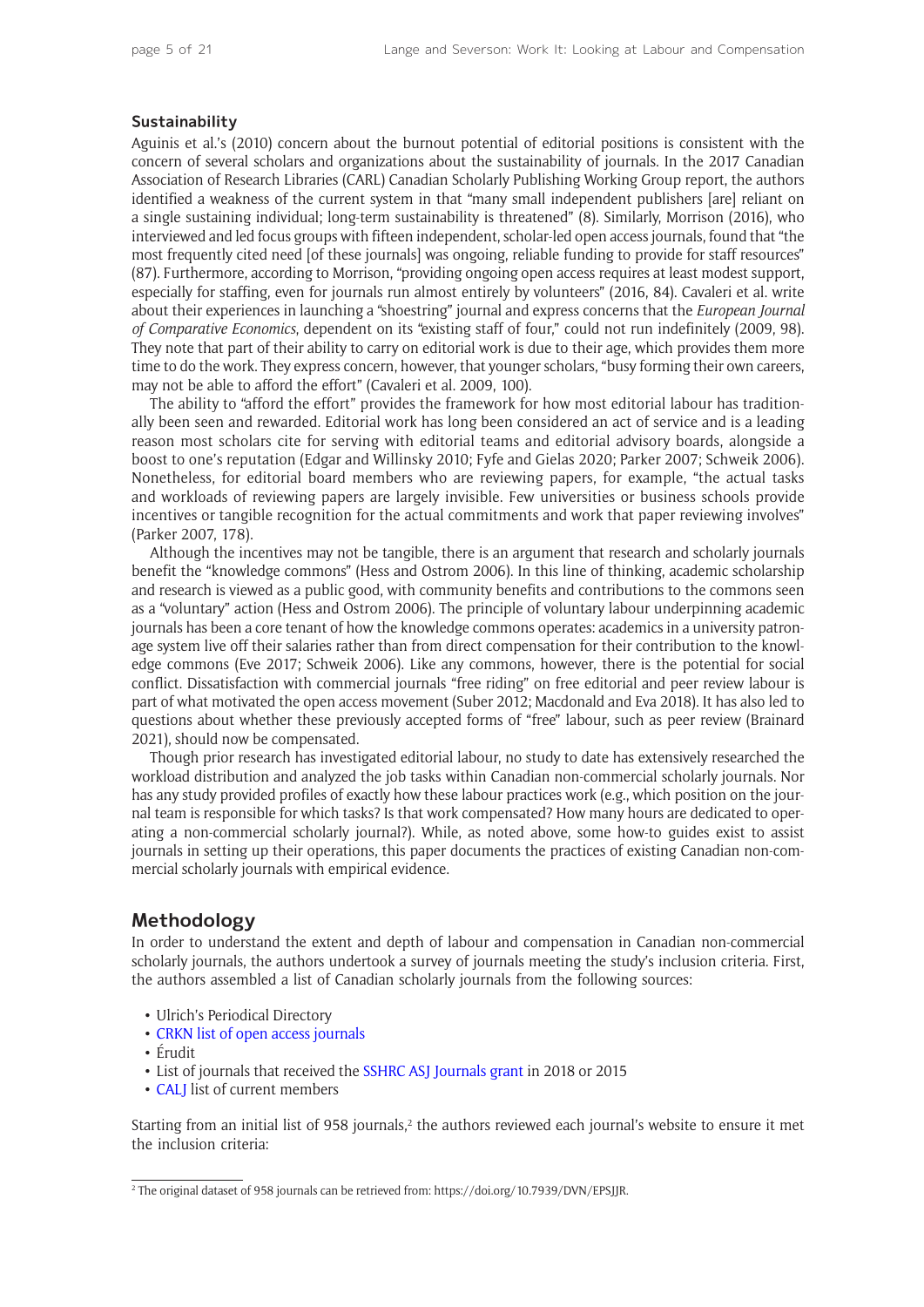- **Non-commercial:** Journal is not affiliated with a commercial publisher (e.g., Springer, Elsevier, Sage, etc.). Non-profits, like Cambridge University Press and the University of Toronto Press, were included.
- **Active:** The journal published an issue in the last three years.<sup>3</sup>
- **Scholarly:** Definition adapted from the SSHRC ASJ criteria (2018): "peer-reviewed academic publication that disseminates the results of original scholarship." The authors recognize that this definition may have excluded journals that use alternative review models.
- **Canadian:** Definition adapted from the SSHRC ASJ criteria (2018): at least one third of the core editorial board is affiliated with a Canadian institution (and in their definition this includes both the editorial team and any editorial advisory body). The authors chose this definition because it recognized the labour component of journals (i.e., the editorial board). The authors considered other possible definitions (e.g., location of publisher) but utilized the SSHRC definition for both ease of use and its focus on the persons doing the work. We recognize, however, that this may have limited the journals included in the study.

The authors excluded journals falling in the following categories:

- Student journals
- Archived journals (e.g., they had published in the last three years but noted they had ceased operations)
- Conference proceedings
- Professional or trade publications

After reviewing the journal websites to verify that the journals met the inclusion criteria, the authors arrived at a list of 484 journals. Out of this list, 60 percent of the journals were fully open access (*n* = 292) and 76 percent were in the humanities and social sciences (HSS) fields (*n* = 367) (Lange and Severson 2021). The average size of editorial teams was twenty people. Given the dominance of HSS journals in this list,<sup>4</sup> it is not surprising that 22 percent of all journals in the dataset also currently receive funding from SSHRC's ASJ program (2018) (*n* = 108) (Lange and Severson 2021).

To disseminate the survey, the authors obtained the primary contact email from each journal's website. As the authors could not determine which member of the editorial team was responsible for the contact email, the authors included instructions to direct the email to the appropriate member of the team. The email provided instructions on the topic of the survey and let journals self-select who would be the most appropriate person to respond. We were not prescriptive in naming a particular position (e.g., editor-inchief) because each journal would have its own unique organizational structure, positions, responsibilities, and job titles. For this reason, as well as anonymity purposes, we did not request that participants disclose their position title or name. The authors obtained ethics approval from the McGill University Research Ethics Office [REB #21-01-040] and University of Alberta Research Ethics Board Office [Pro00100414\_REN1] prior to sending out the survey.

Using this set of emails, the authors distributed a bilingual survey (English/French) to the contact emails of the 484 journals using the survey software LimeSurvey. Prior to distributing the survey, the authors sent a copy of the survey to four editors of Canadian non-commercial scholarly journals for feedback. Their revisions were incorporated into the final survey instrument.

An initial email inviting the journals to participate in the survey was sent on September 2, 2020 (see full survey instrument and translation in Appendices A and B respectively). A reminder email was sent on September 28 and the survey closed on October 16, 2020. The authors removed five journals for which emails could not be delivered and for which no additional contact information could be located, leaving the total potential respondents at 479. One hundred and nineteen completed responses were received for a response rate of 25 percent. Following the completion of the survey, the authors analyzed the data using summary statistics and comment analysis.

<sup>3</sup> This time frame was provided as a cut-off as some smaller journals publish sporadically (e.g., every one to two years). Taking this into account, the authors felt that three years was a reasonable cut-off point to determine if a journal was still active.

<sup>4</sup> Global studies on diamond OA journals (i.e., journals which charge neither author nor reader fees) found that 60 percent were in HSS disciplines (Bosman et al. 2021). Bosman et al. (2021) hypothesize that this is because HSS journals are owned by societies and universities, entities these authors argue are more likely to prefer diamond OA (in contrast to science and medicine journals owned by commercial publishers). The majority of the journals in our study use a diamond OA model; thus, the dominance of HSS in our study is in line with global numbers.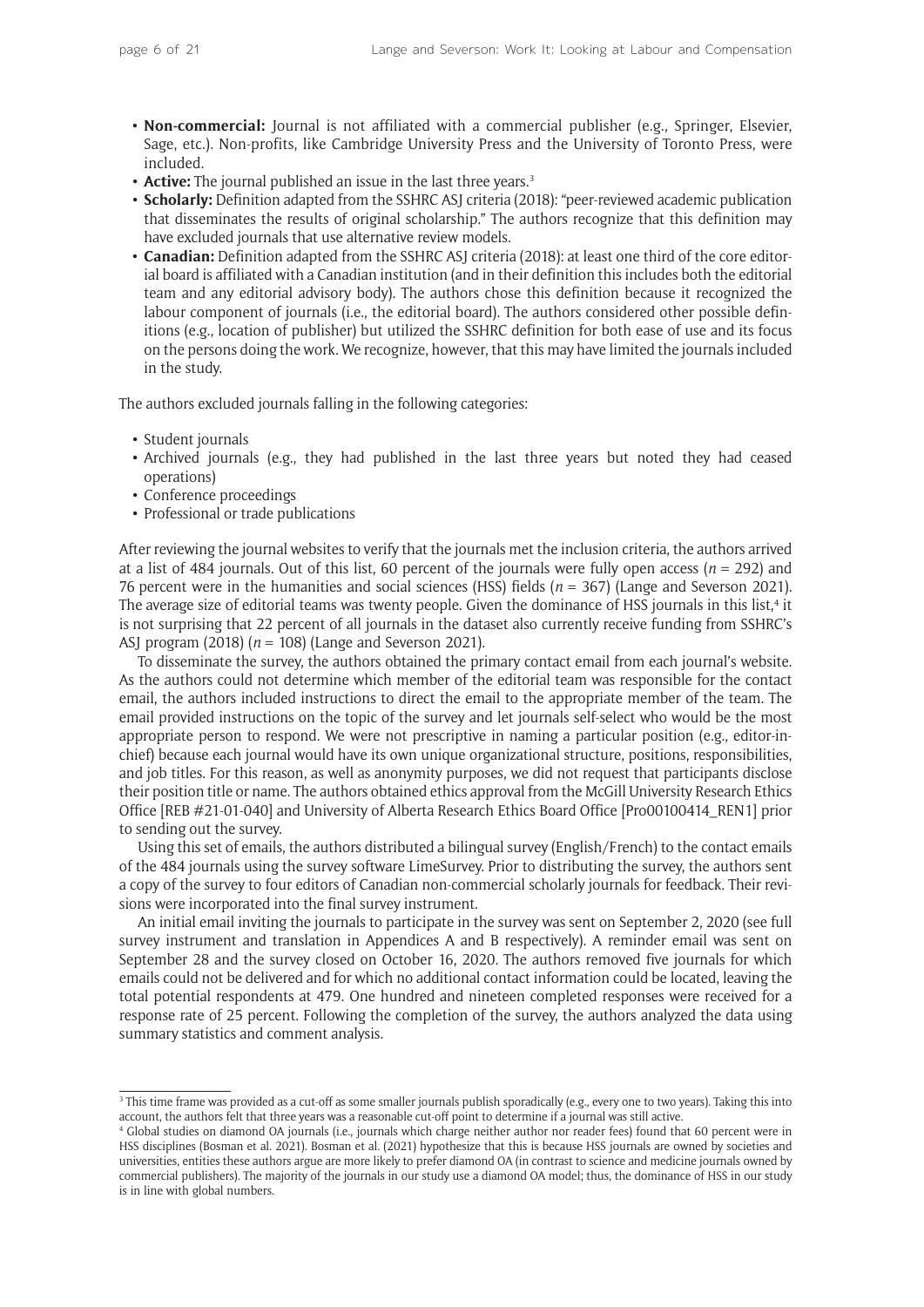# **Survey Results**

# **Participant Demographics**

The authors received a total of 119 completed responses. Of the responses, 93 were in English (80 percent) and 26 were in French (22 percent). By reviewing the journals' websites, the authors were able to determine that only a small subset of respondents ( $n = 14$ , 12 percent) had an affiliation with a non-profit publisher (e.g., Cambridge University Press).

## **Journal Composition**

When asked to list the total number of positions at the journal (not including peer reviewers), the average number was eleven.<sup>5</sup> The median number was eight and the most listed number (mode) was six ( $n = 15$ ). The median for journals associated with a non-profit publisher was 15.5 and the mode was  $3 (n = 2)$ .

In the comments for this section, twenty-two (19 percent) respondents noted that their journal functioned as a core group of members who received additional support from an infrequently consulted advisory board.

#### **Most Common Positions**

Survey respondents were asked to indicate which of the nine provided positions<sup>6</sup> existed at their journal:

- **Advisory or editorial board member:** Responsible for providing guidance on journal policy, direction, and best practices.
- **Copyeditor:** Responsible for improving the clarity of the writing, grammar, and spelling in manuscripts and ensuring compliance with the journal's bibliographic style.
- **Editorial assistant:** Performs a variety of functions, including administrative tasks.
- **Editor-in-chief:** Sets overall strategic vision and policies for the journal. Primary person in charge of leading the journal.
- **Layout editor:** Responsible for the layout of articles. May include typesetting, conversion of manuscripts into journal template, etc.
- **Managing editor:** Manages the day-to-day operations of the journal. Work may include scheduling, assigning editors to manuscripts, etc.
- **Proofreader:** Responsible for reviewing the final copy (i.e., proof) of an article before it is published.
- **Section editor/Associate editor:** Responsible for reviewing manuscripts. May also locate peer reviewers for relevant submissions
- **Webmaster/Journal manager:** Manages the journal's website or the technical backend of the journal site.

Recognizing that journals may have different titles for similar positions, commonly held definitions of these positions were provided to assist respondents in selecting the appropriate position(s). Respondents also had the option to list any positions not included in the survey under "Other." The most commonly selected positions were editor-in-chief (*n* = 105, 88 percent) and advisory/editorial board member (*n* = 100, 84 percent), followed by copyeditor (*n* = 78, 65 percent). See Table 1 for the full list of positions and survey responses.

The most common "Other" positions respondents indicated were guest editor ( $n = 4$ , 3 percent), book review/reviews editor ( $n = 4$ , 3 percent), and secretary ( $n = 3$ , 3 percent). Other positions included variations on editor, including French editor, student editor, and deputy chief editor, as well as positions like marketer, indexing coordinator, and translator.

# **Production Volume**

The survey included a question asking respondents to list the average number of issues produced each year (Table 2). Although the authors recognize that this is not an exact measurement of a journal's output, it may provide a general proxy for a journal's volume/output.

#### **Hours per Position**

In the survey, respondents were provided the same list of positions and then asked to estimate how many hours of work per week were required for each position (respondents could indicate "n/a" if the position

<sup>&</sup>lt;sup>5</sup> We removed responses which included an empty value and two responses which contained errors (e.g., 1000 positions).

<sup>6</sup> We compiled the list of positions by referencing the best practice documentation in the literature review and used the most common names and definitions.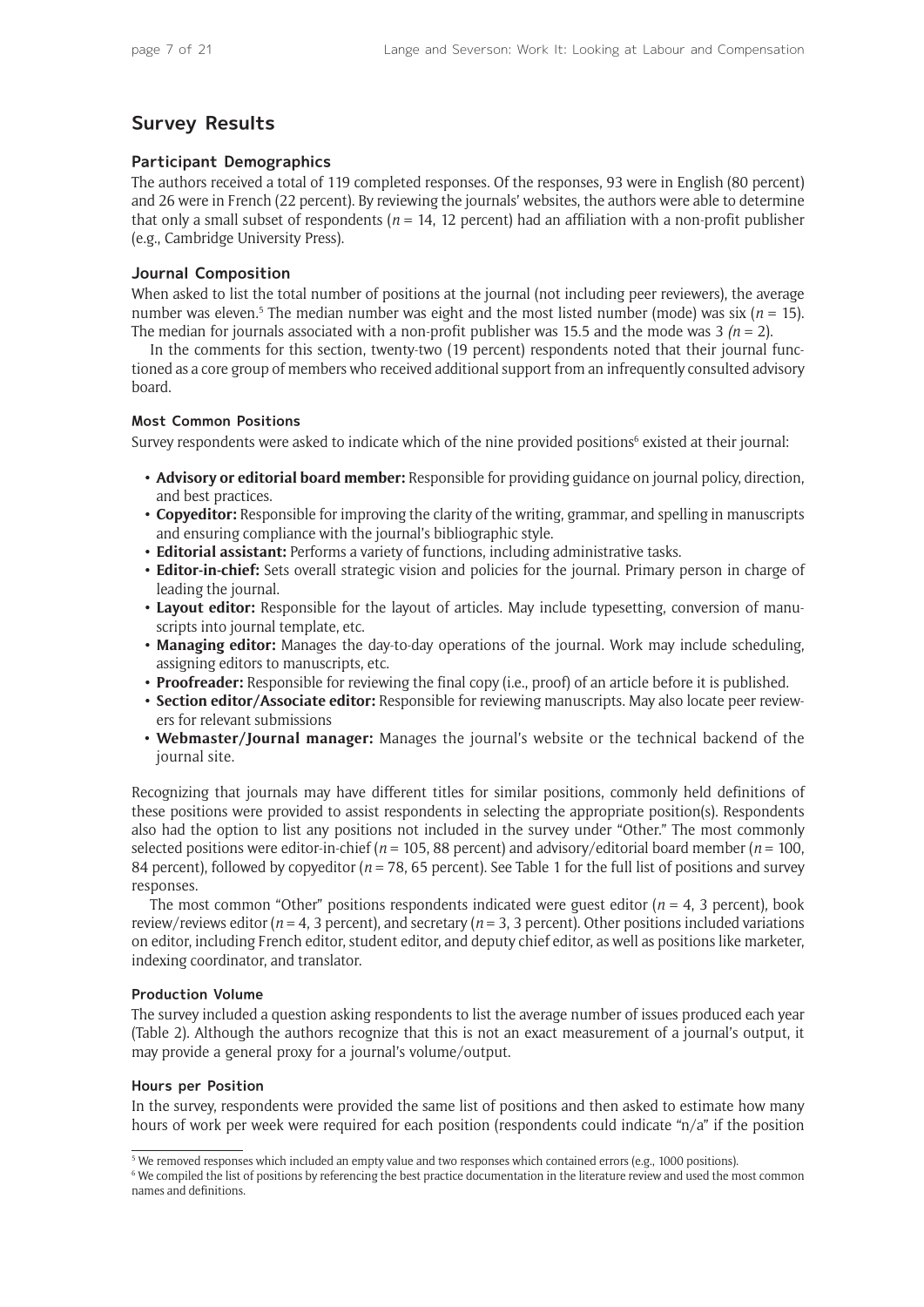| Position (English/French) <sup>7</sup>                                                                       | Number of<br>responses ( $N = 119$ ) |
|--------------------------------------------------------------------------------------------------------------|--------------------------------------|
| Editor-in-chief/Rédacteur en chef ou rédactrice en chef                                                      | 105 (88%) <sup>8</sup>               |
| Advisory/Editorial board member/Membre du comité consultatif ou du comité<br>de rédaction                    | 100 (84%)                            |
| Copyeditor/Réviseur ou réviseure linguistique                                                                | 78 (65%)                             |
| Managing editor/Directeur ou directrice de rédaction                                                         | 69 (60%)                             |
| Layout editor/Rédacteur metteur en page ou rédactrice metteuse en page                                       | 58 (49%)                             |
| Section editor/Associate editor/Chef de rubrique/Rédacteur en chef adjoint ou<br>rédactrice en chef adjointe | 54 (45%)                             |
| Editorial assistant/Assistant ou assistante à la rédaction                                                   | 49 (41%)                             |
| Webmaster/Journal manager - Webmestre/Directeur ou directrice de la revue                                    | 47 (40%)                             |
| Proofreader/Lecteur ou lectrice d'épreuves                                                                   | 29 (24%)                             |
| $Other*$                                                                                                     | 30 (25%)                             |

#### **Table 1:** Most common positions at journals as indicated by survey respondents

**Table 2:** Number of issues produced by a journal per year according to journal team size (due to rounding, percentages may not sum to one hundred)

| Size of journal | Number of | Number of issues produced per year |        |           |  |
|-----------------|-----------|------------------------------------|--------|-----------|--|
| team            | responses | Average                            | Median | Mode      |  |
| $1-5$ people    | 34 (30%)  | 2.7                                | 2      | $1(n=14)$ |  |
| $6-14$ people   | 49 (43%)  | 2.2                                | 2      | $2(n=26)$ |  |
| $15+$ people    | 32 (28%)  | $4.8*$                             | 3      | $4(n=11)$ |  |
| <b>Total</b>    | 115       | 3                                  |        | $2(n=49)$ |  |

*\*Note*: The average was affected by one journal with a particularly sizable output (i.e., an outlier). When this journal was removed from the dataset, the average number of issues per year for the large journals group dropped to 3.3. This number still suggests that the size of editorial staff may have an influence on the output of a journal.

did not exist at their journal or "don't know"). A handful of respondents (*n* = 5, 4 percent) noted in the freetext comments the difficulty in answering this question because journal work is often clustered around the publication of an issue (rather than a set amount of hours each week). Five percent of respondents ( $n = 6$ ) reported that several positions are a shared responsibility, once again making it difficult to numerically summarize these characteristics for individual positions. Out of the 119 completed surveys, one hundred respondents (84 percent) provided estimates of the number of hours worked for each position on a weekly basis (Table 3).

In looking at what percentage of each role works three hours a week or less, we can estimate which positions, on average, work the least at a journal. Below is the percentage of each position that respondents indicated worked three hours or less a week in descending order:

- Advisory or editorial board member: 90 percent  $(n = 86)$
- Webmaster/journal manager: 73 percent (*n* = 37)
- Layout editor: 64 percent  $(n = 38)$
- Section editor/associate editor: 61 percent (*n* = 36)
- Proofreader: 59 percent  $(n = 19)$

<sup>7</sup> Hereafter in the paper, the positions will be referred to by their English names only.

<sup>&</sup>lt;sup>8</sup> All percentages in the paper have been rounded.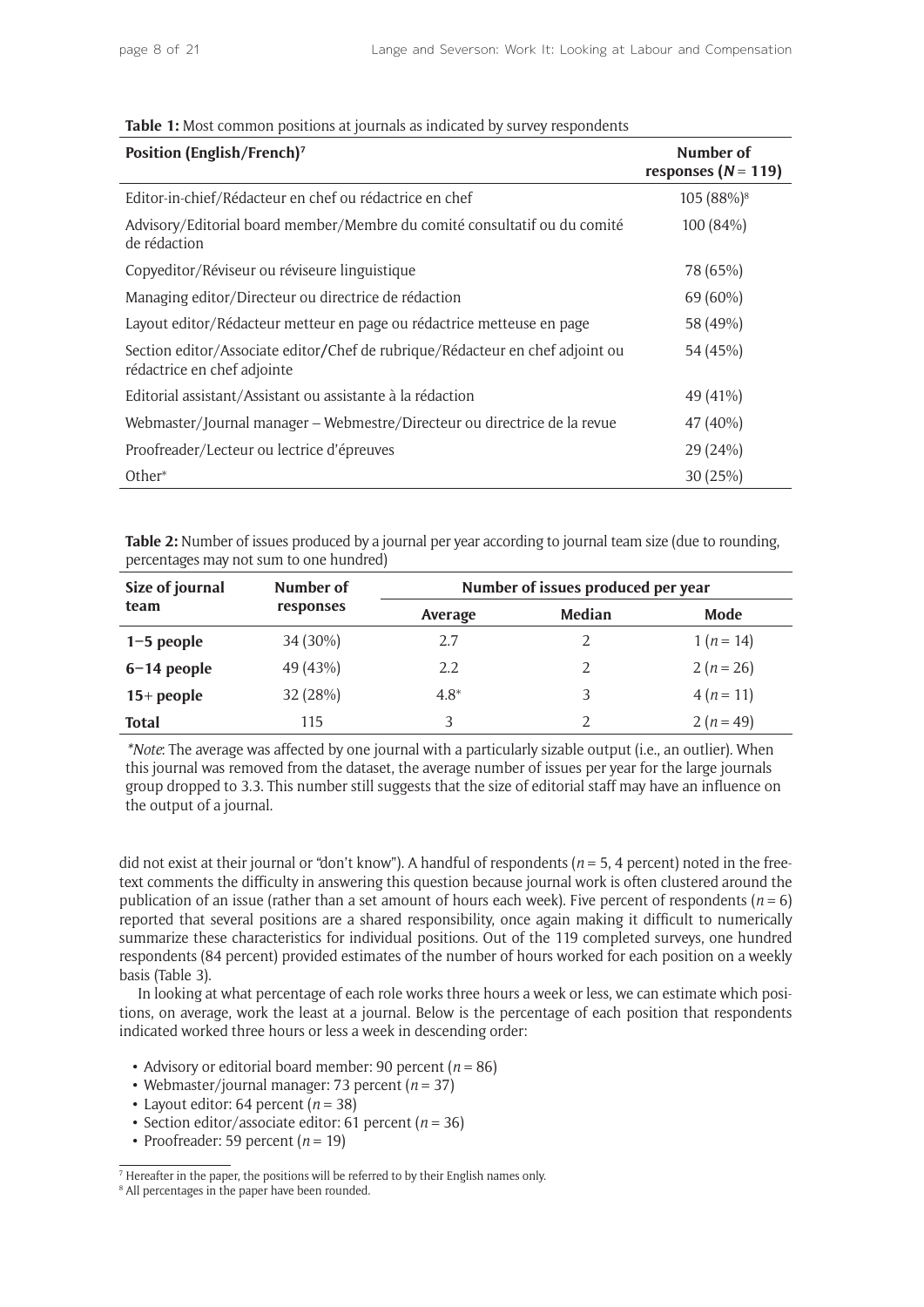| <b>Position</b>                              |                     | Number of journal respondents/estimated | work hours per week |                   |                |               | <b>Total</b><br>number of |
|----------------------------------------------|---------------------|-----------------------------------------|---------------------|-------------------|----------------|---------------|---------------------------|
|                                              | Less than<br>1 hour | $1 - 3$<br>hours                        | $4 - 6$<br>hours    | $7 - 10$<br>hours | $11+$<br>hours | Don't<br>know | responses/<br>position    |
| <b>Advisory or editorial</b><br>board member | 65 (68%)            | 21(22%)                                 | $1(1\%)$            | $1(1\%)$          | $2(2\%)$       | 6(6%)         | 96                        |
| Copyeditor                                   | 15 (19%)            | 31(39%)                                 | $9(11\%)$           | $9(11\%)$         | 5(6%)          | 10(13%)       | 79                        |
| <b>Editorial assistant</b>                   | $6(12\%)$           | $17(34\%)$                              | $6(12\%)$           | $6(12\%)$         | 13(26%)        | 2(4%)         | 50                        |
| <b>Editor-in-chief</b>                       | 9(9%                | 38 (38%)                                | 28 (28%)            | $10(10\%)$        | $11(11\%)$     | 4(4%)         | 100                       |
| Layout editor                                | 10 (17%)            | 28 (47%)                                | $8(14\%)$           | 2(3%)             | 5(8%)          | $6(10\%)$     | 59                        |
| <b>Managing editor</b>                       | $8(11\%)$           | 17(24%)                                 | 14 (20%)            | 12 (17%)          | 17(24%)        | 3(4%)         | 71                        |
| <b>Proofreader</b>                           | $10(31\%)$          | 9(28%)                                  | 3(9%)               | 2(6%)             | 3(9%)          | 5(16%)        | 32                        |
| Section editor/<br>Associate editor          | 11 (19%)            | 25(42%)                                 | 14(24%)             | 2(3%)             | 4(7%)          | 3(5%)         | 59                        |
| Webmaster/Journal<br>manager                 | $20(40\%)$          | 17 (33%)                                | $5(10\%)$           | 3(6%)             | 2(4%)          | 4(8%)         | 51                        |

| <b>Table 3:</b> Respondents' estimates of the number of hours/week worked for each position (due to |  |
|-----------------------------------------------------------------------------------------------------|--|
| rounding, percentages may not sum to one hundred)                                                   |  |

• Copyeditor: 58 percent  $(n = 46)$ 

• Editor-in-chief: 47 percent  $(n = 47)$ 

• Editorial assistant: 46 percent (*n* = 23)

• Managing editor: 35 percent  $(n = 25)$ 

Conversely, if we review which positions worked seven or more hours per week at a journal, we see which positions on average work the most. We chose seven or more hours since that represents an entire day's work dedicated to the journal. Perhaps not surprisingly, this list is the inverse of the positions that worked on average the least. Below is the percentage of each position that worked seven hours or more per week in descending order:

- Managing editor: 41 percent  $(n = 29)$
- Editorial assistant: 38 percent (*n* = 19)
- Editor-in-chief: 21 percent  $(n = 21)$
- Copyeditor: 18 percent  $(n = 14)$
- Proofreader: 16 percent  $(n = 5)$
- Layout editor: 12 percent  $(n = 7)$
- Section editor/associate editor: 10 percent  $(n = 6)$
- Webmaster/journal manager: 10 percent  $(n = 5)$
- Advisory or editorial board member: 3 percent  $(n = 3)$

Although these results represent aggregations, the eleven or more hours per week response option also captured several full-time salaried positions, as clarified by several respondents in the open-ended comments (e.g., thirty-five hours a week for a subscription manager).

For journals affiliated with a non-profit publisher  $(n = 14)$ , there were more people to work on the journal, but the editors-in-chief at these journals were almost twice as likely to work four or more hours a week compared to editors-in-chief who were not affiliated with a non-profit publisher (*n* = 105). According to 79 percent of respondents affiliated with a non-profit publisher  $(n = 11)$ , the editor-in-chief worked four or more hours a week compared to 36 percent  $(n = 38)$  of editors-in-chief in the remaining sample. This may be due in part to the non-profit publisher journals producing on average one more issue a year. While this seems small, that represents potentially 33 percent more content. This alone may not explain why editorsin-chief work more on average even though the editorial teams are twice the size of journals not associated with a non-profit publisher. One additional potential explanation is that non-profit publisher-affiliated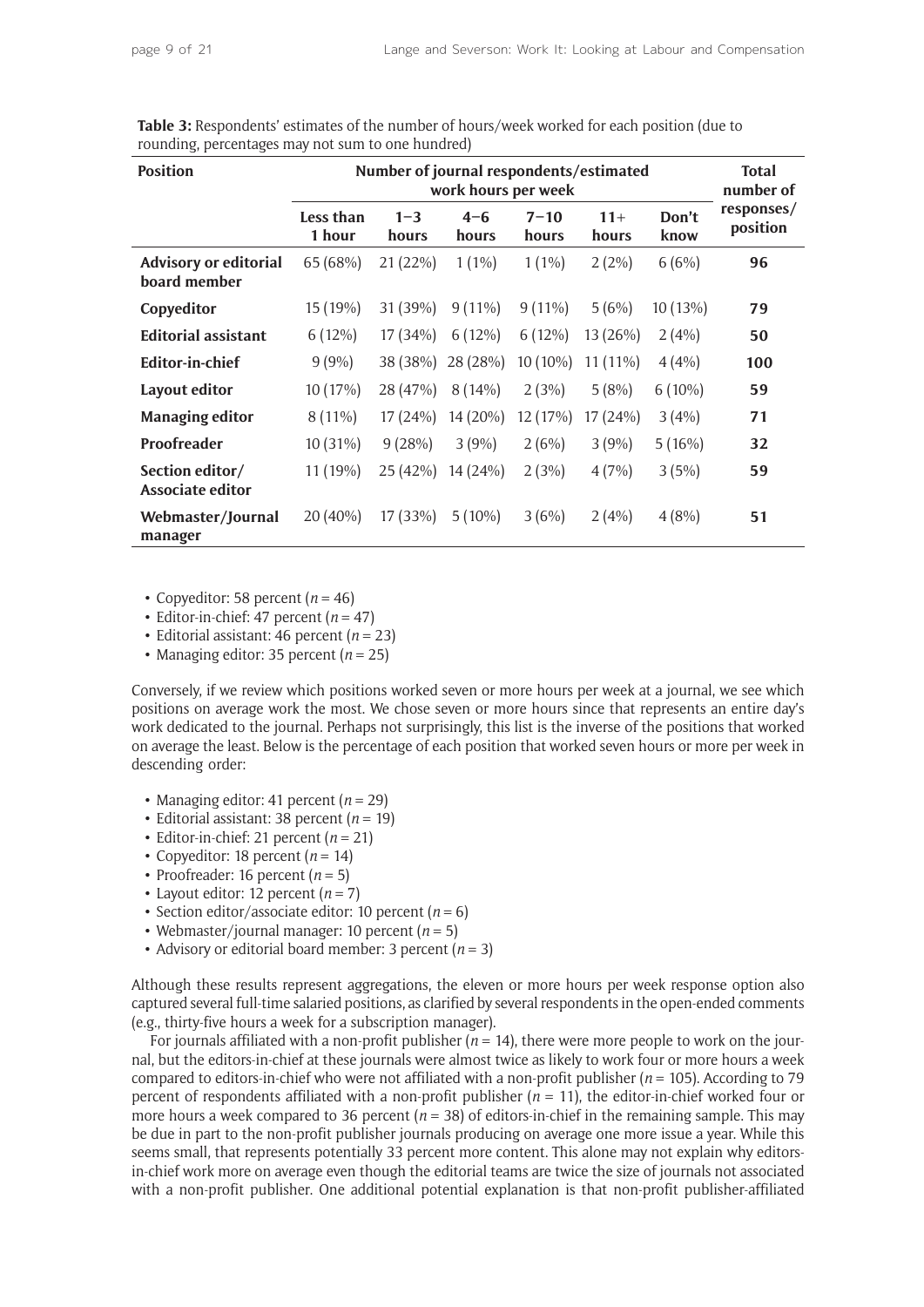journals may receive more submissions, increasing the overall workload for the editor-in-chief. Since these respondents represented a small percentage of the total overall, the authors are unable to make any definitive conclusions but the above suggests an area for future inquiry.

#### **Labour Division**

Survey respondents were provided with a list of standard tasks at a journal (adapted in part from Giménez-Toledo et al. 2009). Respondents were then asked to indicate which position had the primary responsibility for each task at the journal. They could also indicate if each task was not applicable or if they did not know who was responsible.

While there are some standard definitions of the roles of editorial team members (Wiley n.d.; Taylor and Francis n.d.), research by Edgar and Willinksy (2010) and Paquin (2016) suggests that there is a diversity of editorial tasks and that the positions responsible for each task are not necessarily formalized or consistent. This lack of consistency was reflected in the results of the survey shown in Table 4.

For example, the task of copyediting, although often associated with a copyeditor  $(n = 47, 41)$  percent) was also indicated as the responsibility of various other positions, including managing editor (*n* = 12, 10 percent), editor-in-chief (*n* = 12, 10 percent), and section editor (*n* = 8, 7 percent). This division of labour varied depending on the journal's size. For example, small journal respondents (those with between one and five people) were less likely to associate copyediting with a dedicated copyeditor (*n* = 8, 25 percent), while 53 percent of large journal respondents (those with fifteen or more people) indicated that copyediting was performed by a dedicated copyeditor  $(n = 17)$ . Intuitively, this correlation makes sense as smaller teams will have fewer positions and are thus less likely to separate tasks in the division of labour across a range of positions.

In general, respondents indicated that the editor-in-chief and the managing editor were responsible for the greatest breadth of tasks. According to respondents, editors-in-chief have the primary responsibility for several tasks, including applications to have the journal indexed, assignment of reviewers, control of workflow, communication between authors and reviewers, content scheduling, manuscript solicitation, recruiting new members for the team, and reviewing submissions before sending them for peer review. Even if the editor-in-chief was not the most frequently cited person to be responsible for a certain task, they were often the second most cited person—and this was true for tasks such as updating the website and proofreading. As one respondent noted, the variety of tasks has negative consequences: "As editor-in-chief I do all the work of a managing editor (though likely should not be, as it leaves little time for strategic visioning for the journal)." Another respondent echoed the difficulty of assuming so many roles and a desire for a different structure:

The Managing Editor (myself) wears many hats—copyeditor, layout editor, typesetter, proofreader, web master [*sic*]/journal manager, grant writer and promotion. We are a very small, struggling, two-person "shop." We can't afford to be anything else however much we'd like to be and the inherent perils in one person acting as copy-editor, layout editor and proofreader.

According to respondents, following editor-in-chief, the managing editor is the person on the editorial team with the greatest variety of tasks for which they are solely responsible. The primary tasks of the managing editor mirror the responsibilities listed for the editor-in-chief above. In general, other than the tasks of copyediting and layout, the editor-in-chief and managing editor have a significant part in almost all tasks listed in the survey.

Respondents identified certain tasks as collaborative responsibilities rather than individual responsibilities, particularly for tasks related to peer review. For example, tasks such as assigning reviewers was a shared responsibility according to 29 percent of respondents  $(n=34)$ , primarily between editors and editorsin-chief  $(n = 13)$ .

Other shared tasks include:

- Manuscript solicitation (shared responsibility in 28 percent of the responses,  $n = 30$ )
- Reviewing submissions before peer review (shared responsibility in 28 percent of the responses,  $n = 32$ )
- Communicating between authors and reviews (shared responsibility in 25 percent of the responses,  $n = 29$

In each of the above cases, these tasks were often a joint responsibility between section editors and another member of the team (not surprisingly, most often the editor-in-chief or managing editor).

Respondents had the opportunity to report other tasks they undertake at the journal that were not listed as specific response options in the survey. Thirty respondents reported additional tasks. In most cases these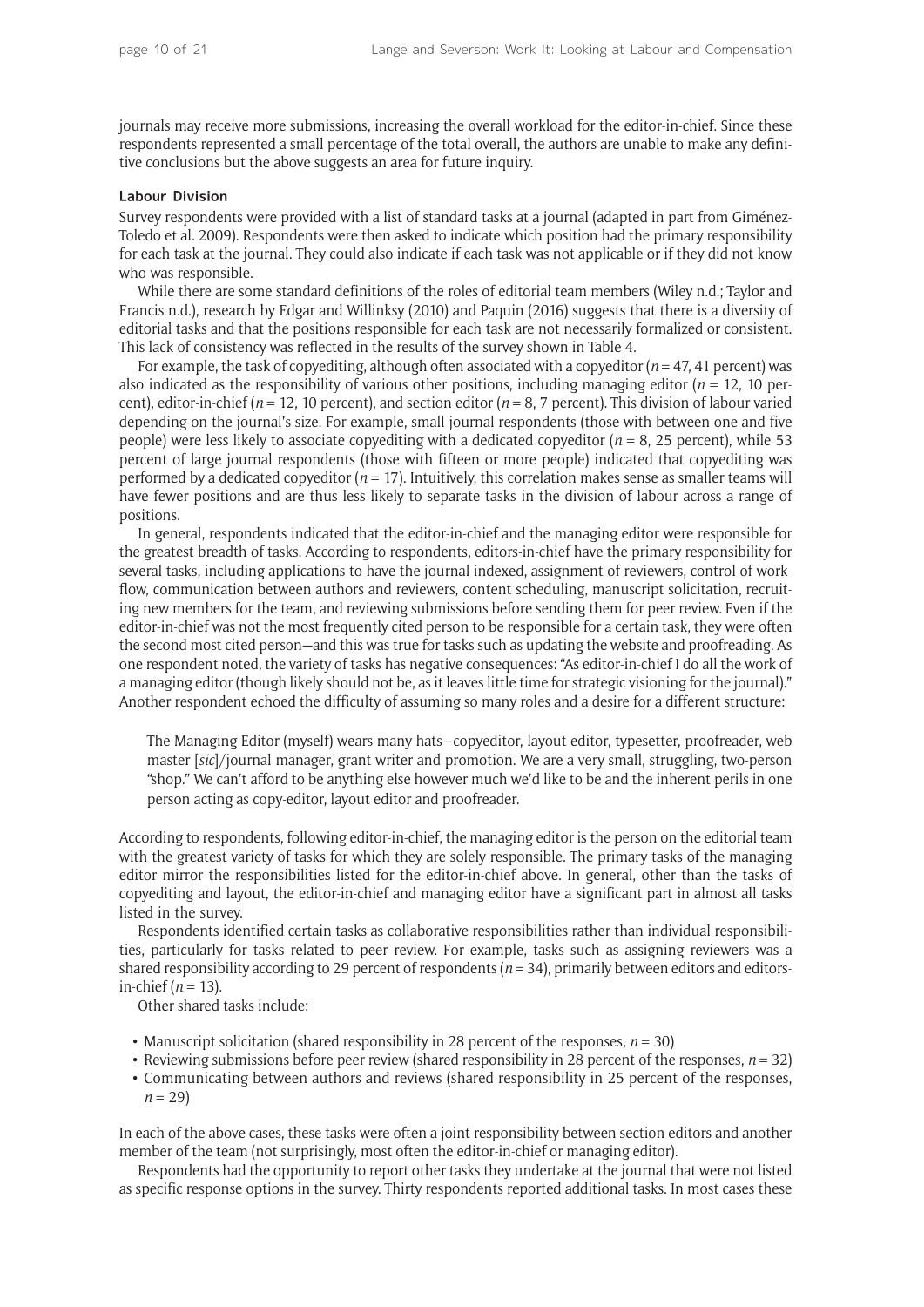| Table 4: Positions responsible for editorial tasks (due to rounding, |                                                              |                                      |                                                           |                                      |                                                                |                             | percentages may not sum to one hundred) |                             |              |                            |                                       |                                           |                              |                                            |
|----------------------------------------------------------------------|--------------------------------------------------------------|--------------------------------------|-----------------------------------------------------------|--------------------------------------|----------------------------------------------------------------|-----------------------------|-----------------------------------------|-----------------------------|--------------|----------------------------|---------------------------------------|-------------------------------------------|------------------------------|--------------------------------------------|
| Position                                                             | Recruit<br>for the<br>journal<br>mem-<br>team<br>bers<br>new | solicita-<br>Manu-<br>script<br>tion | Reviewing<br>submis-<br>before<br>review<br>sions<br>peer | ment of<br>review-<br>Assign-<br>ers | Communi-<br>reviewers<br>between<br>ors and<br>cation<br>auth- | of work-<br>Control<br>flow | Copyediting                             | typeset-<br>Layout/<br>ting | Proofreading | Content<br>schedul-<br>ing | the jour-<br>tion of<br>Promo-<br>nal | manage-<br>scrip-<br>ment<br>Sub-<br>tion | Updating<br>the web-<br>site | applica-<br>Index-<br>tion<br>$\mathbf{m}$ |
| Editor-in-chief                                                      | 53 (48%)                                                     | 35 (33%)                             | 37 (32%)                                                  | 40 (34%)                             | 24 (21%)                                                       | 40 (35%)                    | 12 (10%)                                | 9(8%)                       | 18(16%)      | 39 (35%)                   | 29                                    | 13                                        | 17                           | 35                                         |
| Section editor/ 11 (10%) 17 (16%)<br>Associate<br>editor             |                                                              |                                      | 22 (19%)                                                  | 16 (14%)                             | 20 (18%)                                                       | 8(7%)                       | 8(7%)                                   | 6(5%)                       | 8(7%)        | 13 (12%)                   | 9                                     | 3                                         | 4                            | $\overline{ }$                             |
| Managing<br>editor                                                   | 12 (11%)                                                     | 8(8%)                                | 15 (13%)                                                  | 17 (15%)                             | 23 (20%)<br>$\sim$                                             | 37 (32%)                    | 12 (10%)                                | 15(13%)                     | 10(9%)       | 27 (24%)                   | 15                                    | $\overline{1}$                            | 28                           | 23                                         |
| assistant<br>Editorial                                               | $\circ$                                                      | 1(1%)                                | 3(3%)                                                     | 6(5%)                                | 3(11%)                                                         | 12 (11%)                    | 4(3%)                                   | 6(5%)                       | 9(8%)        | 3(3%)                      | 4                                     | $^{\circ}$                                | Ξ                            | 9                                          |
| Layout editor                                                        | $\circ$                                                      | $\circ$                              | $\circ$                                                   | $\circ$                              | $\circ$                                                        | $\circ$                     | 1(1%)                                   | 33 (29%)                    | $1(1\%)$     | $\circ$                    | 0                                     |                                           | $\mathbf 2$                  | $\circ$                                    |
| Copyeditor                                                           | $\circ$                                                      | $\circ$                              | $\circ$                                                   | $\circ$                              | $\circ$                                                        | $\circ$                     | 47 (41%)                                | 10(9%)                      | 13 (11%)     | $\circ$                    | 0                                     | $\circ$                                   | $\circ$                      | $\circ$                                    |
| Proofreader                                                          | $\circ$                                                      | $\circ$                              | O                                                         | $\circ$                              | $\circ$                                                        | $\circ$                     | $\circ$                                 | $\circ$                     | 12(11%)      | $\circ$                    | $\circ$                               | $\circ$                                   | $\circ$                      | $\circ$                                    |
| Webmaster                                                            | $\circ$                                                      | $\circ$                              | 1(1%)                                                     | $\circ$                              | $\circ$                                                        | 0                           | $\circ$                                 | 3(3%)                       | $\circ$      | 1(1%)                      |                                       | $\circ$                                   | $\overline{4}$               | $\mathbf{C}$                               |
| Advisory<br>board                                                    | $\circ$                                                      | $\circ$                              | 1(1%)                                                     | $\circ$                              | $\circ$                                                        | $\circ$                     | $\circ$                                 | $\circ$                     | $\circ$      | $\circ$                    | 0                                     | $\circ$                                   | $\circ$                      | $\circ$                                    |
| <b>Other</b>                                                         | $\circ$                                                      | $1(1\%)$                             | 3(3%)                                                     | 2(2%)                                | 4 (4%)                                                         | 5(4%)                       | 10(9%)                                  | 23 (20%)                    | Б            | 8(7%)                      | ↖                                     | 28                                        | 17                           | $\overline{13}$                            |
| $\sum_{i=1}^{n}$                                                     | 6(5%)                                                        | 14 (13%)                             | $\circ$                                                   | 2(2%)                                | $1(1\%)$                                                       | 2(2%)                       | 2(2%)                                   | 1(1%)                       | Б            | 6(5%)                      | ത                                     | 37                                        | 6                            | 15                                         |
| Don't know                                                           | $\circ$                                                      | $\circ$                              | $\circ$                                                   | $\circ$                              | $\circ$                                                        | $\circ$                     | $\circ$                                 | $\circ$                     | $\circ$      | $\circ$                    | 0                                     | $\circ$                                   | $\circ$                      | 3                                          |
| responsibility<br>Shared                                             | 29 (26%)                                                     | 30 (28%)                             | 32 (28%)                                                  | 34 (29%)                             | 29 (25%)<br>$\sim$                                             | 10 (9%)                     | 19 (17%)                                | 8(7%)                       | 33 (29%)     | 16 (14%)                   | 38                                    | 4                                         | $\overline{10}$              | 4                                          |
| responses<br><b>Total</b>                                            | 111                                                          | 106                                  | 114                                                       | 117                                  | 114                                                            | 114                         | 115                                     | 114                         | 114          | 113                        | 112                                   | 109                                       | 109                          | 111                                        |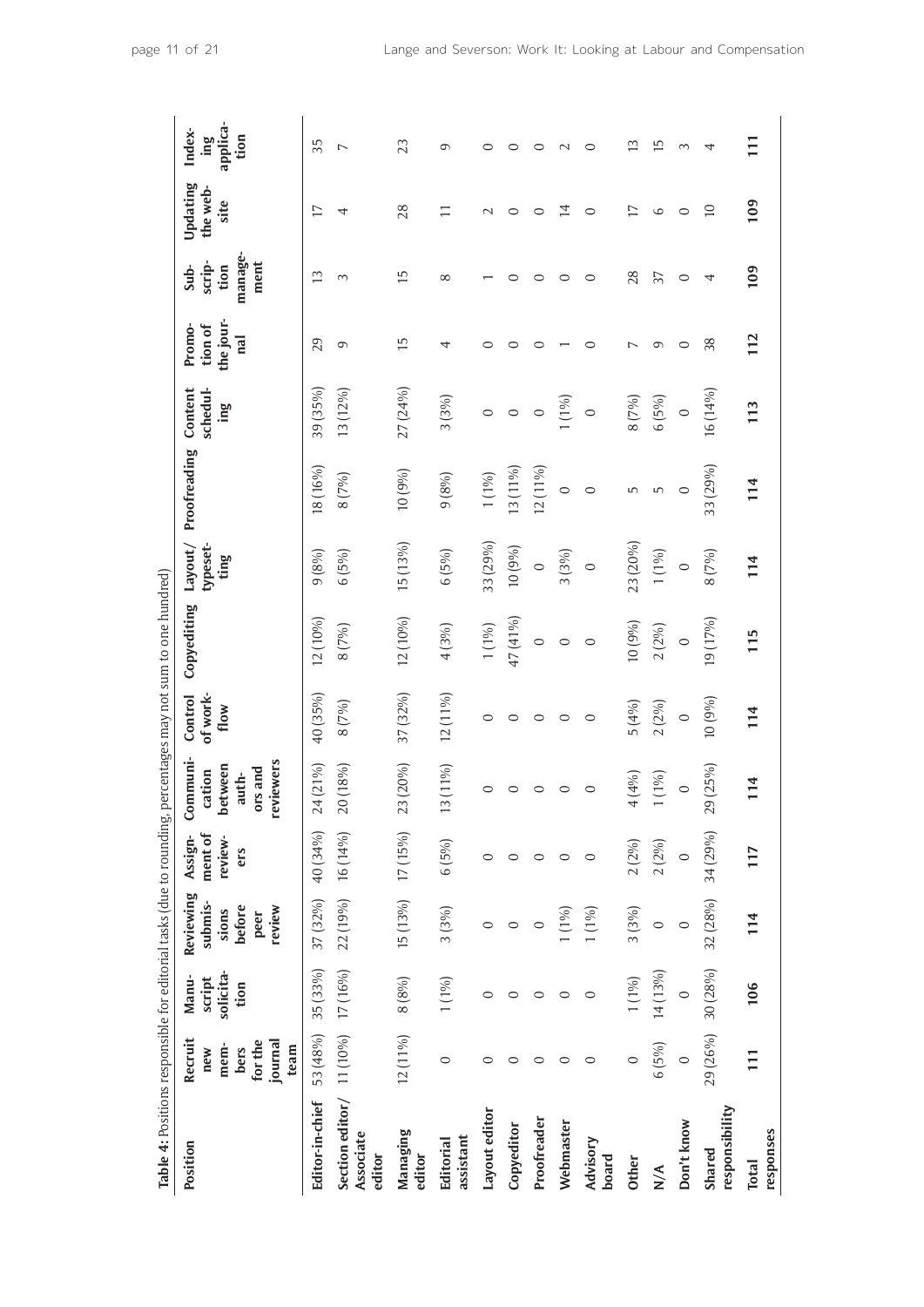tasks were idiosyncratic (e.g., grant proposals, financial records, reports for membership, troubleshooting technical issues, meeting scheduling, strategic planning, topics for theme issues), but translation, reviewing manuscripts for plagiarism, liaising on printing/mailing, contract negotiation, administrative tasks, and sitting on society executive boards were noted by two respondents each. Three respondents also noted that the editor-in-chief takes on most remaining tasks; for example, "en tant que rédactrice en cheffe, je cumule plusieurs fonctions que j'aimerais pouvoir déléguer mais faute de moyens financiers, j'assume ces tâches." (As editor-in-chief, I have several functions that I would like to be able to delegate, but due to a lack of financial means, I assume these tasks.)

#### **Compensation**

In the second half of the survey, participants were asked to indicate if journals provided monetary or non-monetary compensation and to indicate which role(s) received monetary compensation, the amount of compensation, and the source of these funds. Of the 119 respondents that completed the compensation section of the survey, 71 percent (*n* = 84) indicated that they offered compensation to at least one position in either monetary or non-monetary form. Tables 5 and 6 break down the types of compensation reported.

In the survey responses, twenty different positions were identified as receiving monetary compensation. Table 7 lists the top ten positions that were monetarily compensated and their percentages in relation to the total number of responses (as reported in Table 1). For example, twenty-four respondents indicated that copyeditors received compensation; these copyeditors represent 31 percent of the total seventy-eight copyeditors reported in the survey.

In the results it was indicated that translators  $(n = 8)$  and graphic designers  $(n = 3)$  both received monetary compensation, although neither was listed as a position that respondents could select when asked about their journal's composition. Only two journals listed translators as a part of their journal composition (see Table 1). We theorize that since these positions are often "contracted" out, respondents did not always conceive of them as being a part of the editorial team. This may explain why some of these positions were indicated in the compensation section of the survey but not in the journal composition section.

When answering the questions about who was compensated, 6 percent of respondents ( $n = 5$ ) indicated that many of these positions are "contracted" out—that is, they are not undertaken by a regular member of the editorial team but by an outside company/agency/individual. This is particularly true in the case of positions such as copyeditor, graphic designer, and translator. Three respondents (4 percent) also indicated they did not know how to account for being compensated when they considered the work a part of their regular academic position under the umbrella of "service." If Table 7 is compared to earlier data about hours worked, the second and third most commonly compensated positions (editorial assistant and managing editor) were also the two positions most likely to work more than seven hours per week.

**Types of compensation** Number of responses ( $N = 119$ ) Provide some compensation example of the state of the state  $84 (71%)$ Both types of compensation 18 (15%) Monetary compensation only 82 (69%) Non-monetary compensation only 2 (2%)

**Table 5:** Number of journals that provide compensation

**Table 6:** Most common forms of non-monetary compensation

| Type of non-monetary compensation  | Number of responses $(N = 84)$ |
|------------------------------------|--------------------------------|
| Copies of the journal              | $8(10\%)$                      |
| Course release <sup>9</sup>        | 5(6%)                          |
| Conference registration and travel | 4(5%)                          |
| Promotional items                  | $1(1\%)$                       |

9Respondents did not indicate if the journal or the institution of the editorial team member provided the course release.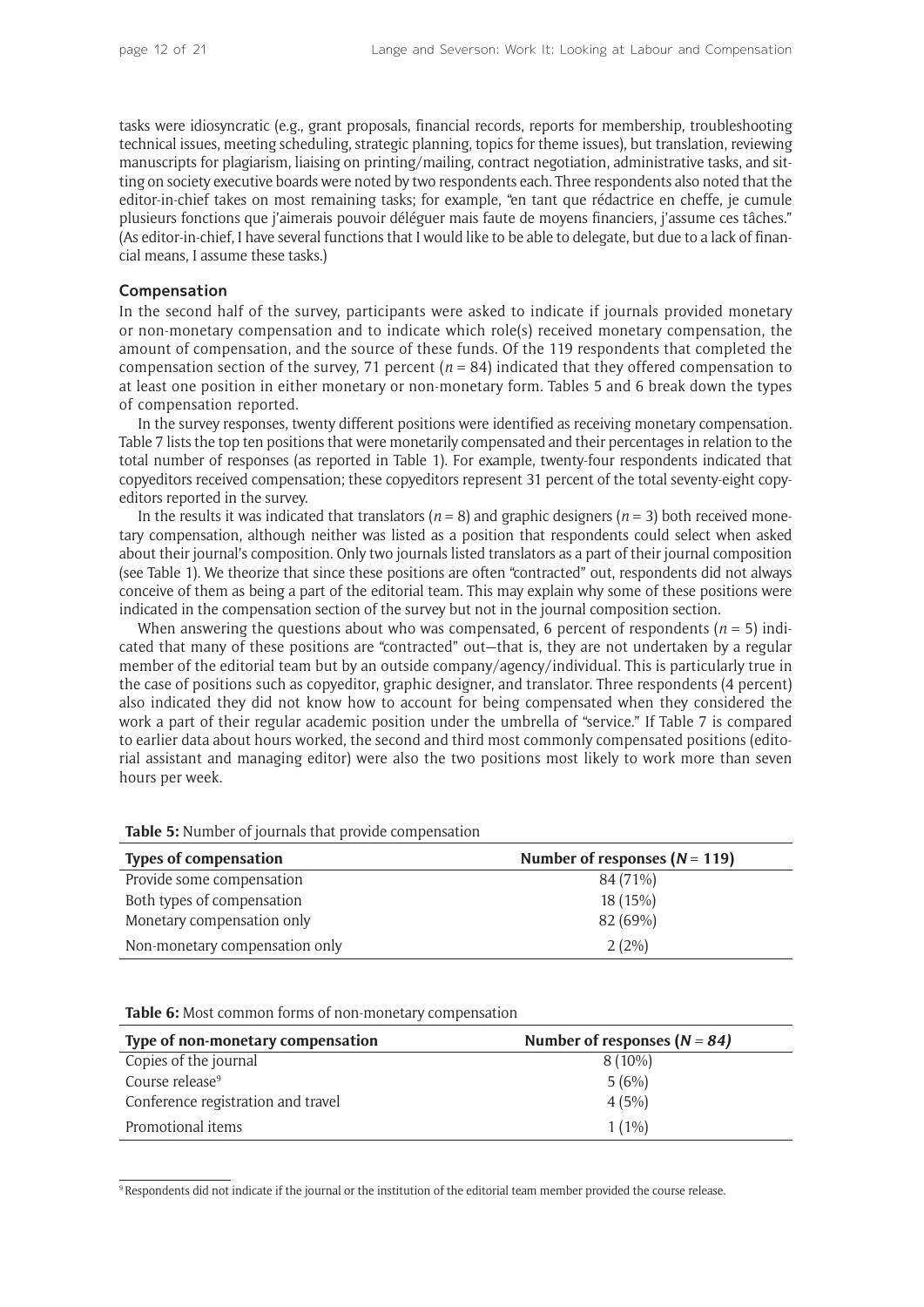| <b>Position</b>                              | <b>Number of responses</b> |
|----------------------------------------------|----------------------------|
| Editorial Assistant ( $n = 49$ )             | 17 (35%)                   |
| Managing Editor ( $n = 69$ )                 | 22 (32%)                   |
| Copyeditor ( $n = 78$ )                      | 24 (31%)                   |
| Layout editor ( $n = 58$ )                   | $8(14\%)$                  |
| Editor-in-chief ( $n = 105$ )                | $12(11\%)$                 |
| Section Editor/Associate Editor ( $n = 54$ ) | $6(11\%)$                  |
| Proofreader ( $n = 29$ )                     | $3(10\%)$                  |
| Webmaster/Journal manager ( $n = 47$ )       | 3(6%)                      |
| Graphic designer                             | $3^*$                      |
| Translator                                   | $8*$                       |

**Table 7:** Journal positions that receive monetary compensation according to survey respondents

Compensation ranges were provided as a part of a free-text field so were collected in a variety of formats, making it difficult to compare them. Out of the seventy journals that answered this question, some journals provided the amount as an annual salary/stipend, some as a cost per issue, while others provided an hourly wage. In addition, the amount of time that was being compensated varied greatly, with some journals providing an estimate of hours based on year, semester, or by issue. With such a range of answers it is difficult to provide any meaningful analysis. For example, the range of positions that received a stipend was anywhere between \$500 and \$60,000 a year while hourly wages ranged from \$12.50 to \$50 per hour. Three respondents (4 percent) added in their comments that they did not feel the level of compensation accurately reflected the amount of work or the level of skill or education required to do the position. As one respondent wrote, "it is a lot of work for very little compensation," and another characterized it as "zero compensation for editing a Platinum/Diamond Open Access journal, other than appreciation from colleagues and the feeling that you are fighting the good fight."

#### **Sources of Funds**

Seventy-one journals provided details on the source of the funds they use for their monetary compensation, with 45 percent ( $n = 32$ ) indicating that they had more than one source of funds. The majority ( $n = 42, 59$ ) percent) of respondents indicated that they received funds from a sponsoring organization, whether that was through affiliation with a university department, professional association, or scholarly society, which is a notable trend. While 22 percent of respondents  $(n = 16)$  who answered the question mentioned that they used subscription revenue for compensation, no respondent mentioned using article processing charges (APC). Additionally, 44 percent of respondents ( $n = 31$ ) mentioned "grants" as a funding source, with the majority of them (*n* = 18, 25 percent) listing SSHRC. However, thirteen (18 percent) respondents did not specify the grant source.

In order of most common, the source of funds for compensation for these seventy-one journals were:

- Sponsoring university affiliation (e.g., department, faculty) (*n* = 24, 34 percent)
- Sponsoring scholarly society or association (*n* = 18, 25 percent)
- SSHRC ASJ grant  $(n = 18, 25$  percent)
- Subscription revenue ( $n = 16, 23$  percent)
- Other unnamed grants ( $n = 13$ , 18 percent)
- Royalties ( $n = 7$ , 10 percent)
- Advertising  $(n = 2, 3$  percent)

#### **Comments**

At the end of the survey, respondents were given a free-text box to provide any additional comments that they had about labour in non-commercial scholarly publishing in Canada. Nearly half (*n* = 55, 46 percent) of respondents provided comments. These comments were analyzed and sorted based on themes. The coding process was iterative, with the authors fully coding the entire set in a first cycle, then refining and redeveloping the codes through subsequent cycles (Saldaña 2013). To conduct the comment analysis, one author reviewed the comments initially and developed a list of themes inductively from the data. These themes and their definitions were provided to the second author, who then coded them independently. During a third round, the authors reconciled any remaining disagreements, which were minor in nature, and arrived at a final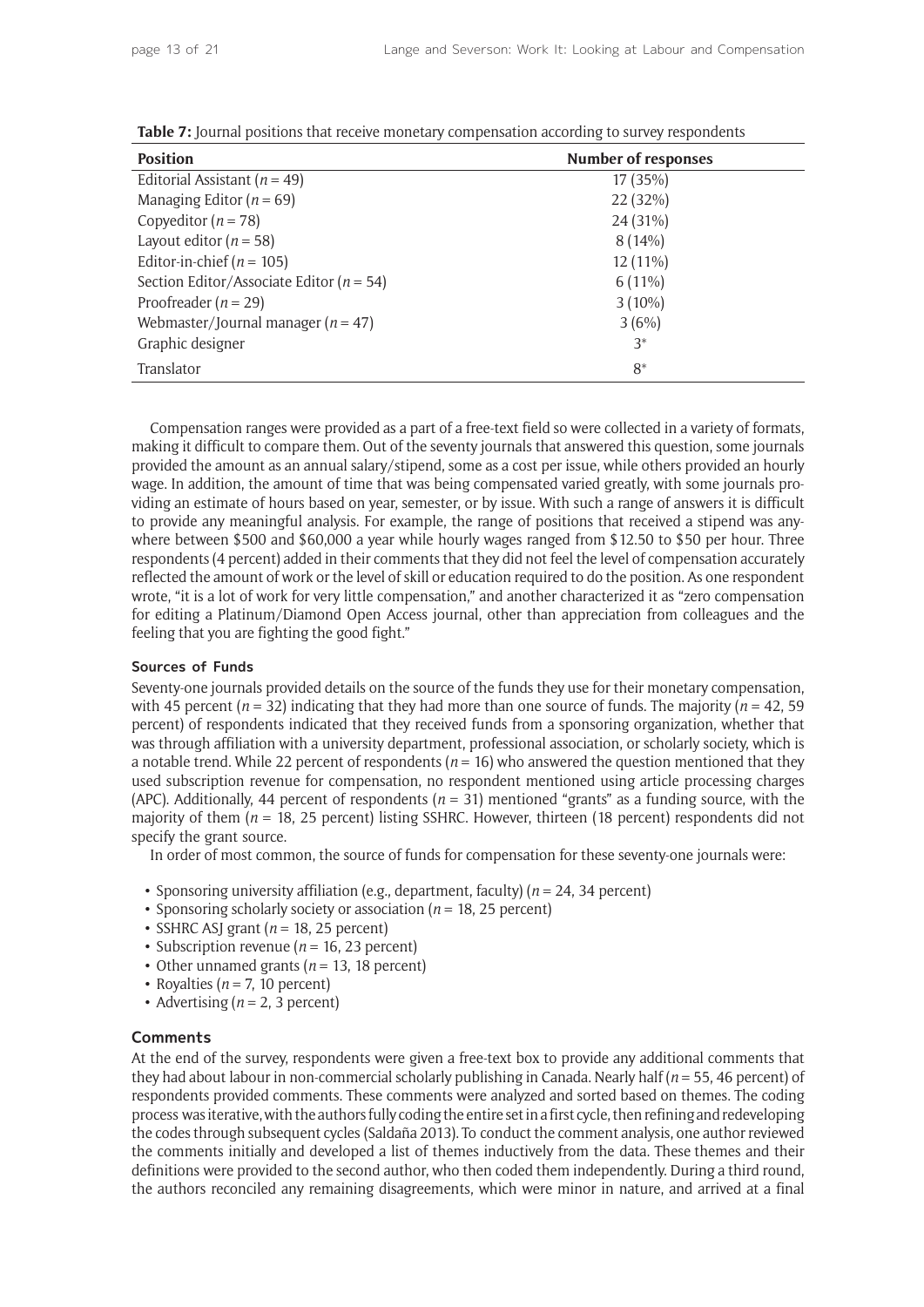list of coded comments. Comments could receive more than one code and a list of codes and definitions is provided in Table 8. Although the authors went through several rounds of coding, we decided not to pursue formal interrater reliability analysis because the open-ended textual comments were not the primary evidence supporting this paper. We offer this analysis as anecdotal context to supplement the paper's survey data.

In reviewing the data, the authors noted four primary themes:

## "**It**'**s a lot of work**"

Twenty percent of the comments  $(n = 11)$  noted the amount of work required to run a journal:

- "In general, a lot of free academic labour is required to make an open-access journal run well."
- "The stipend of \$5,000 a year does not reflect the amount of work . . . given that it amount[s] to almost a full time job."

| Code                             | <b>Definition</b>                                                                                                                         |
|----------------------------------|-------------------------------------------------------------------------------------------------------------------------------------------|
| Service                          | Service as it pertains to tenure and promotion or to the scholarly                                                                        |
|                                  | community                                                                                                                                 |
| Not recognized                   | Labour not valued or recognized by community, institution, peers, etc.                                                                    |
| Noble                            | Expression of sentiments as to why they undertake this work                                                                               |
| Lot of work                      | Expression of the significant amount of labour involved, including<br>comments such as "full time job," "second job," and "lot of labour" |
| Volunteer                        | Use of the word "volunteer" or "free labour"                                                                                              |
| Funding                          | Comment related to source of funds                                                                                                        |
| <b>OA</b>                        | Comment related to open access                                                                                                            |
| Dependence                       | Comment related to dependence of the journal on some variable                                                                             |
|                                  | (e.g., funding, labour, etc.)                                                                                                             |
| No funding                       | Comment related to lack of funds                                                                                                          |
| Undercompensated                 | Expression that the labour is not adequately reflected by its<br>compensation                                                             |
| Prestige                         | Comment related to how the journal provides prestige to someone/<br>thing (e.g., university department, etc.)                             |
| Gratitude                        | Expression of gratitude for a service, person, etc.                                                                                       |
| Concern for future               | Expression of concern about the future of the journal                                                                                     |
| Shoe string                      | Comment about the small size/makeup of the journal and its<br>operations                                                                  |
| Fair compensation                | Comment that the work is fairly compensated                                                                                               |
| Commercial publishers (negative) | Negative comment about commercial publishers                                                                                              |
| High-level work                  | Work requires many skills/skills that are high level                                                                                      |
| Managing workload                | Comment related to how the journal manages workload                                                                                       |
| New publishing model             | Comment related to new publishing models                                                                                                  |
| T&P                              | Comment related to tenure and promotion                                                                                                   |
| Lack of institutional support    | Comment expressing a lack of institutional support (either monetary<br>or non-monetary)                                                   |
| Institutional support            | Comment related to the existence of institutional support of some kind                                                                    |
| Negative feeling                 | Expression of some kind of negative feeling (e.g., "toxic,"<br>"problematic")                                                             |
| Positive feeling                 | Expression of some kind of positive feeling (e.g., "rewarding")                                                                           |
| Many hats                        | Comment about the multiple jobs/roles a single person or a small<br>set of people fill at a journal                                       |
| Funding insufficient             | Expression that funding is not sufficient and there should be more                                                                        |
| Wish/desire                      | Expression of a desire for something (includes also desire to offer or<br>receive compensation)                                           |

**Table 8:** List of codes and corresponding definitions for analysis of free-text comments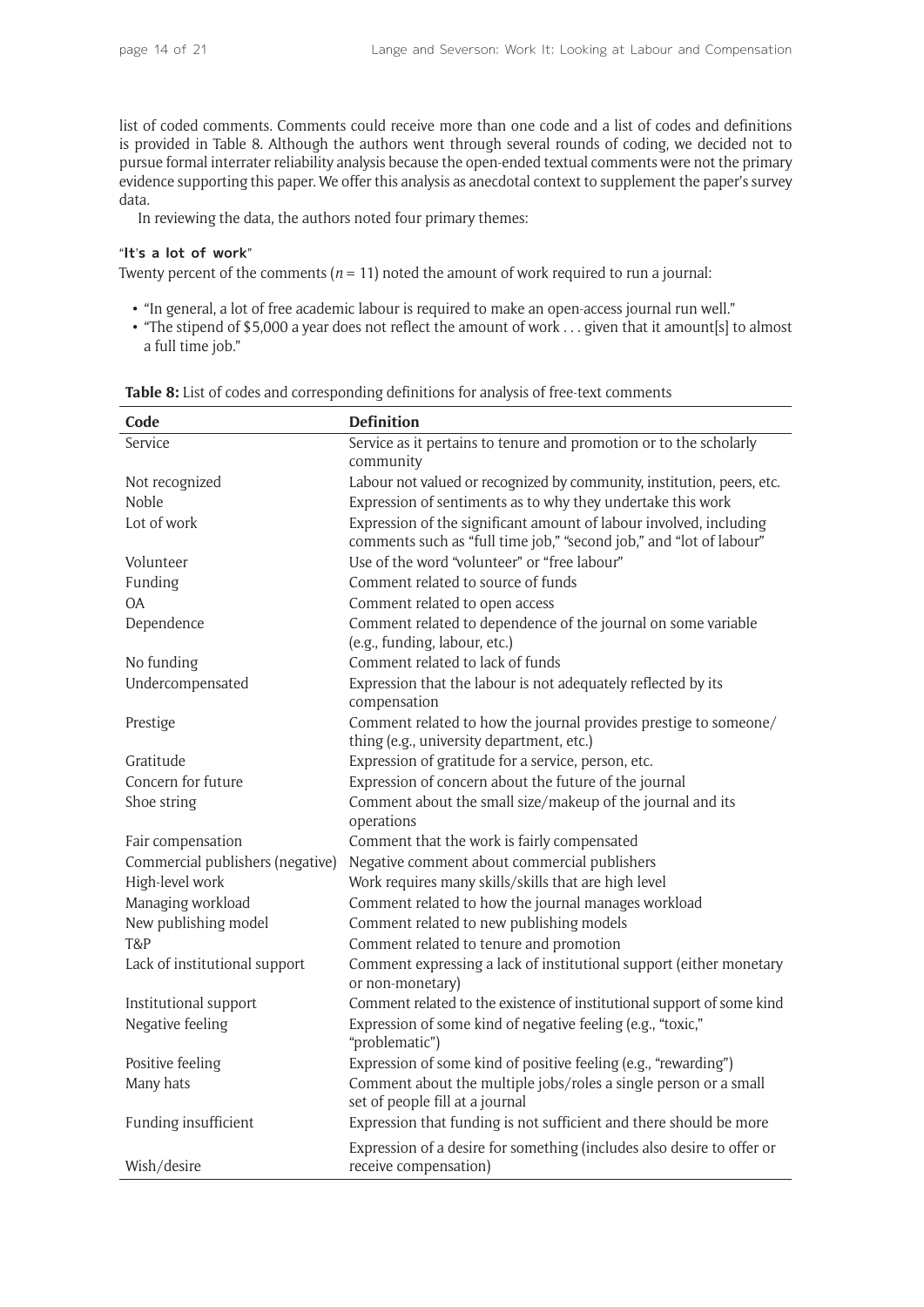- "More funds are needed to provide financial compensation for these positions. It is a lot of work to create an open source journal and since it does not generate revenue, most positions are under-compensated or volunteer."
- "At times the workload is very high as these duties are on top of fulltime job requirements."
- "It is a lot of work for very little compensation and over the 10+ years we have co-run the journal every time we try to hand the work over it stalls."
- "Editing a journal is a second full-time job. Professors/volunteers should be compensated by their universities, either monetarily, or with course relief."

#### **Undercompensated**

Twenty percent of the comments  $(n = 11)$  also related to the positions not being sufficiently compensated. As noted previously, comments could be given more than one code, and these comments often appeared alongside comments about the significant nature of the work (i.e., "it's a lot of work"):

- "20 hours is not enough to run a journal; the salary is not also enough but I'm only a Phd student who did everything except peer reviewing and making editorial decisions on articles, and there was no clear budget from the university on how much they would really allot to the Journal."
- "It is a prestigious post but it is a lot of work for relatively little pay."

#### **Not recognized**

Fifteen percent of the comments  $(n = 8)$  also noted that despite the significant labour that goes into journal work, the work is undervalued by their institutions, colleagues, and/or funding agencies:

- "An enormous amount of uncompensated labour goes into editing a journal, and largely unrecognized in performance evaluations by our universities."
- "It is challenging to get institutions to recognize this labour for promotion, tenure, and review purposes – Does work with a journal count as service or as research? Does it count for anything?"
- "Editorial work does not receive the recognition it should from promotion committees, SSHRC, peers, etc."
- "Editorial work in scholarly publishing is taken for granted and is not compensated, generally. This continues a toxic tradition in academia of exploiting people, who typically exist on the margins of their fields, seeking full-time work."
- "Travail très important et pas toujours reconnu dans les tâches des professeurs." (Very important work and not always well-recognized in the tasks of professors.)
- "Les travaux reliés à la publication de revues savantes ne sont pas suffisamment reconnus dans les tâches professorales par les institutions universitaires." (Work related to the publication of scholarly journal is not sufficiently recognized in academic duties by academic institutions.)

# **Concern for the Future**

There were also expressions of "concern for the future" of the journals, including the impact of open access  $(n = 6; 11$  percent):

- "Open access will have a potential impact on labour: as subscriptions decrease, there will be less revenue to compensate labour."
- "Our journal's funding is very uncertain, and comes in small time-limited amounts, so our capacity to compensate is constrained and variable."
- "My thought in volunteering to edit was that we all benefit from journals, and so, should all support a journal at some point in our careers. As my children are adults now, I felt able to step up. That said, the workload, plus the difficulty of recruiting volunteers, given the number of young people focused on their careers and dealing with precarious employment, make this a difficult commitment to sustain."
- "There is zero compensation for editing a Platinum/Diamond Open Access journal, other than appreciation from colleagues and the feeling that you are fighting the good fight against the shitty practices of big academic publishing. I wish/desire that more academics would wake up and realize that a critical step in the fight for open access is moving away from the big publishers towards the independents/non-profits, but it is really a losing battle despite the supposed leftist orientation of the field."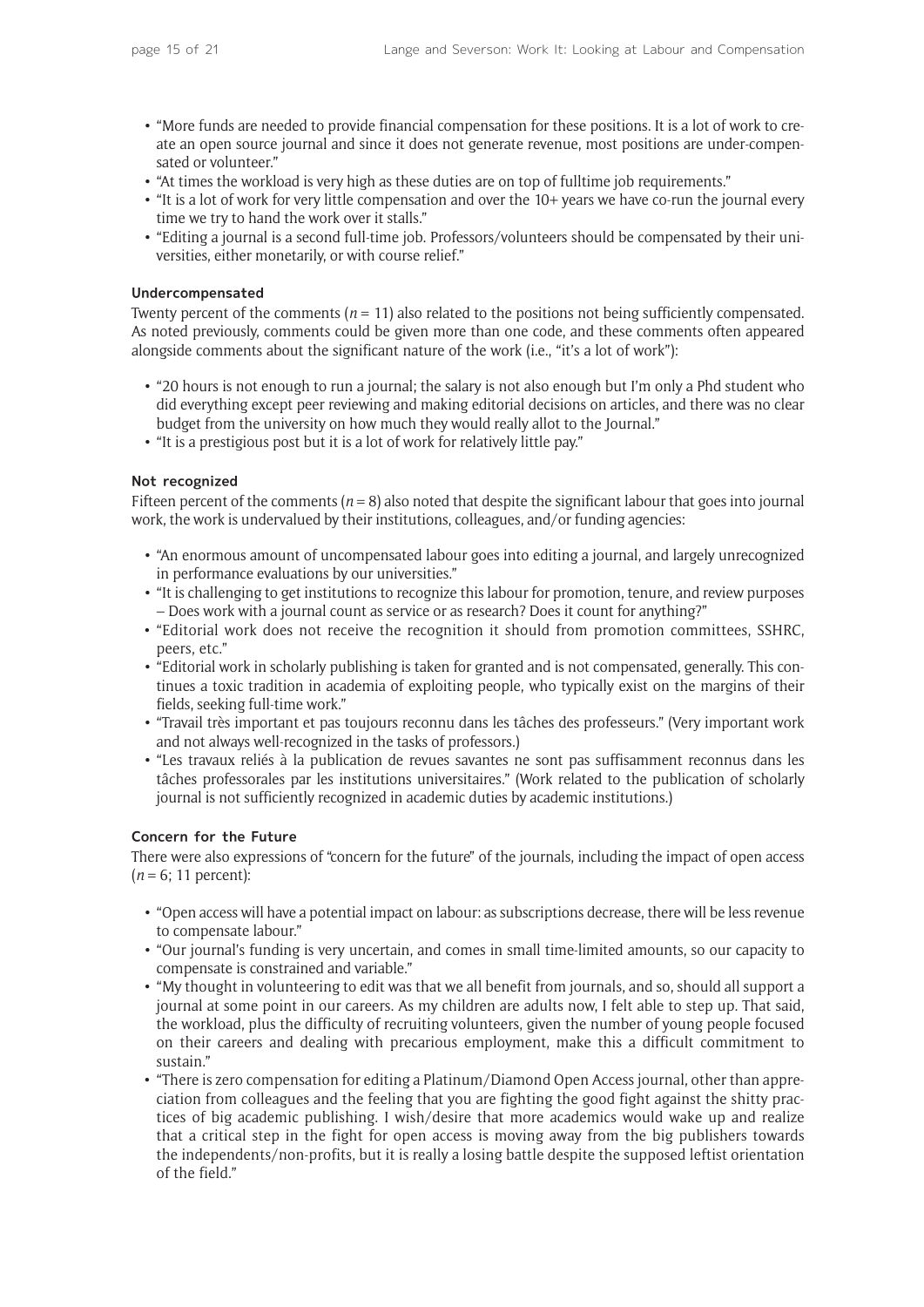# **Discussion**

## **Amount of Work**

In line with the findings of the literature review, our respondents indicated that the amount of work to run a journal is significant. Other than advisory/editorial board positions, most positions at a journal require at least one to three hours of work per week, with some positions demanding significantly more. The time commitment, however, varied greatly. Although 21 percent of the editors-in-chief were estimated to work more than seven hours a week (*n* = 21), 47 percent of editors-in-chief were estimated to work three hours or less (*n* = 47). It is not surprising that managing editors and editors-in-chief had both the greatest number of hours and tasks at a journal since having more tasks will logically lead to more work and hours.

Regardless of whether editors-in-chief spend one day per week or less than three hours a week on their journals, the assumptions about what editors-in-chief and managing editors do at non-commercial journals should be considered. Respondents seem to be aware of this, as one participant wrote that:

En tant que Editor-in-chief de la revue, j'effectue également la mise en page des numéros, la lecture des articles et leur révision. Je cumule donc plusieurs fonctions qui ne sont pas habituellement attribuées au Editor-in-chief. (As Editor-in-chief of the journal, I also do the layout of the issues, read the articles and edit them. So I have several duties that are not usually assigned to the Editor-in-chief.)

Recognizing the many hats that editors-in-chief and managing editors wear at non-commercial journals may be an important first step in acknowledging their labour and the potential fragility of so many tasks resting on a few positions.

# **Scaling Up**

The number of journal team members relates to the number of issues a journal produces. Although this linear relationship is intuitive, it suggests that "economies of scale" are not at play. If stakeholders in Canadian scholarly publishing want to see non-commercial journals flourish, we need to recognize that more output (e.g., articles) requires more people. Bo-Christer Björk (2013) notes this point as well in his analysis of business models for open access. He writes that journals which are "based on voluntary work in the spirit of Open Source projects" could not scale beyond small journals handling a "limited number of manuscripts" (Björk 2013, 9). Although the journals in this study were not exclusively open access, the sample they were pulled from included a majority of journals with no-fee open access as their business model (Lange and Severson 2021).

This finding was echoed in the Evaluation of the ASJ program (SSHRC Evaluation Division 2020), which found that funded HSS journals were significantly more likely to contract out and compensate people in production areas (compared to non-funded journals). The report hypothesized that this capacity to contract out production work was why funded journals produced more articles on average than non-funded journals (SSHRC Evaluation Division 2020).

# **Contracting Out**

As compensation is often directed towards services such as copyediting, layout, and graphic design, we should also consider the de-professionalization of these services should revenue be lost or reduced. Martin Paul Eve's (2017) case study on XML typesetting provides a salient example of the amount of labour that technical work requires. He also cautions that "wishing this away or subsuming it under the rubric of volunteerism does not bode well for the long-term availability and archiving of scholarship" (Eve 2017, 36). For library publishing programs looking to provide non-commercial publishing options, filling that gap, the question of labour may also suggest new areas of expansion. While libraries and other partners have focused on providing technical infrastructure underpinning scholarly publishing (e.g., OJS software, DOI registration, etc.), they do not typically offer the professional services (e.g., copyediting, proofreading, layout) that come with traditional publishers (Library Publishing Coalition 2020). As Lorimer notes, "the nature and costs of scholarly publishing start where the researcher and their peers leave off: with copyediting, fact- and citationchecking, layout, illustration creation, proofreading, marketing and building authoritative brands that other researchers can rely on for authority" (2019, 2).

# **Compensation and Recognition**

Out of the 119 respondents that completed the compensation section of the survey, 69 percent ( $n = 82$ ) indicated that the journals they work for provide monetary compensation for at least one position on staff. The majority of compensated positions were non-editorial, such as graphic designer, layout editor, etc.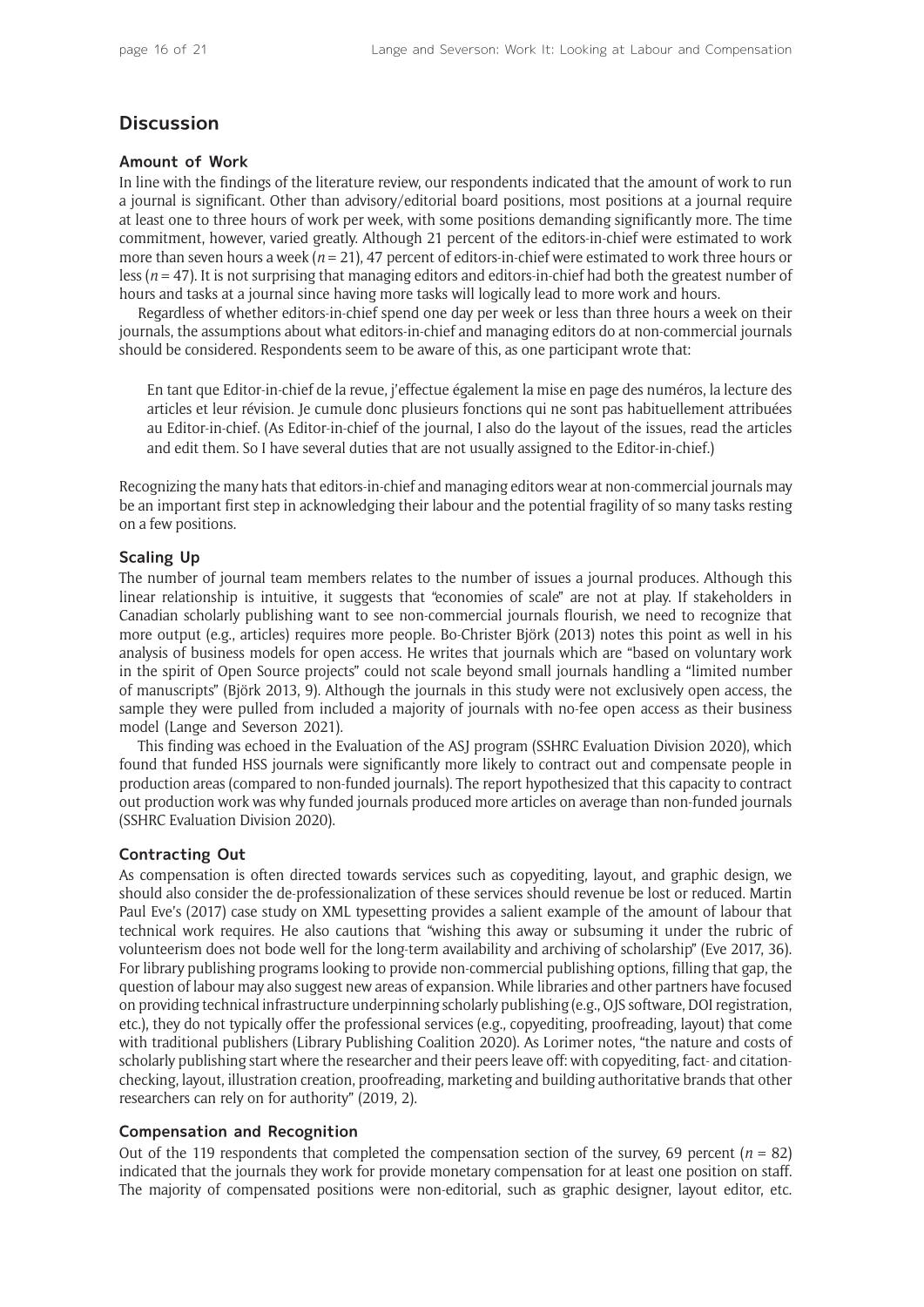However, one of the most commonly compensated editorial positions was managing editor—a role which was found earlier to have the greatest variety of tasks after editor-in-chief. Why managing editors are more likely to receive monetary compensation over editors-in-chief (in spite of both undertaking a variety of roles) at a journal is a surprising finding worth exploring more. Is it because editor-in-chief comes with more prestige and that acts as a form of compensation, or are editors-in-chief more likely to be fulltime academics receiving "compensation" through the form of their university salary? Managing editors (alongside editorial assistants) were the positions most likely to work over seven hours per week and were in the top three positions to be compensated. Do journals expect these roles to work more because they are compensated? Or do people in these roles require compensation in order to be enticed to take them on given the large workload? These questions would be worthwhile to interrogate further in future studies.

The range of compensation varied too greatly to make any firm comparisons, but it was noted in the comments that the compensation level often reflected the role of the individual (as a graduate student or a postdoc) rather than the skills required for the position. What was clear from the comments was that those who answered felt that all positions were being undercompensated for both the work involved and the skill required, with several respondents noting that there was "little pay" or that pay was "non-existent." The comments conveyed respondents' frustration with the lack of recognition by their institutions, in line with the finding of Mamiseishvili, Miller, and Lee (2016) about the lack of recognition for service at higher education institutions.

Another theme worth noting is the significant role of sponsoring universities and scholarly associations. For respondents that provided compensation, the majority source of those funds, 70 percent  $(n = 42)$ , came from sponsoring universities or scholarly associations. While there has been talk about the impact of the loss of subscription revenue on a journal's sustainability (Clavette 2018), less than half of respondents providing monetary compensation ( $n = 23$ , 38 percent) indicated that they used either subscription or royalty revenue as the source of those funds. It would be worth looking at this closer and comparing it to the 2015 data Paquin (2016) collected to see if there have been any significant changes since SSHRC implemented open access requirements.

# **Limitations of Study**

Although the authors endeavoured to locate a comprehensive list of journals that met their inclusion criteria, it is possible (since no definitive list exists) that journals that would have met the study's inclusion criteria were not included. Furthermore, the lack of codified language and position titles and responsibilities may have made it difficult for some respondents to list the appropriate position at their journal (despite definitions being provided in the survey to assist respondents in this task). The authors also recognize the inherent difficulty for respondents in estimating the number of hours worked by their journal's team members. We recommend that this data be seen as a general gauge of the number of hours worked, particularly in reference to other positions, and not definitive.

The authors also note the limitation in their data analysis for compensation. As we elected to give respondents a free-text box to describe their compensation structure, there is no standardized data allowing for easy cross-comparison between respondents.

Finally, the authors captured information about the number of issues a journal produced but not more precise details such as the total number of articles or length. We recognize that the number of issues is limited in terms of capturing a journal's total output and is used only as a rough proxy.

# **Future Research**

While this research served to document how much labour goes into non-commercial journal production as well as which positions are compensated and how, it does not delve into the motivations of editorial team members, nor does it answer the question of whether compensation should be required for such positions. At play in the current scholarly publishing system are two tensions: the rise of open access and the continuing oligopoly of commercial publishers (Larivière, Haustein, and Mongeon 2015). If scholarship is not a public good (as one could argue it is not in cases of commercial publishing), then we may expect editors and other members of the scholarly publishing community to demand monetary compensation in line with the expectations of a capitalist economy, particularly if scholars either a) no longer see their efforts being rewarded by institutions (as evidenced in some of the comments) or b) do not have stable academic employment to support their contributions. The latter may be particularly relevant as the number of tenure-track positions in Canada stagnates (CAUT 2018). As noted by Eve (2017), editorial labour is already a scare resource.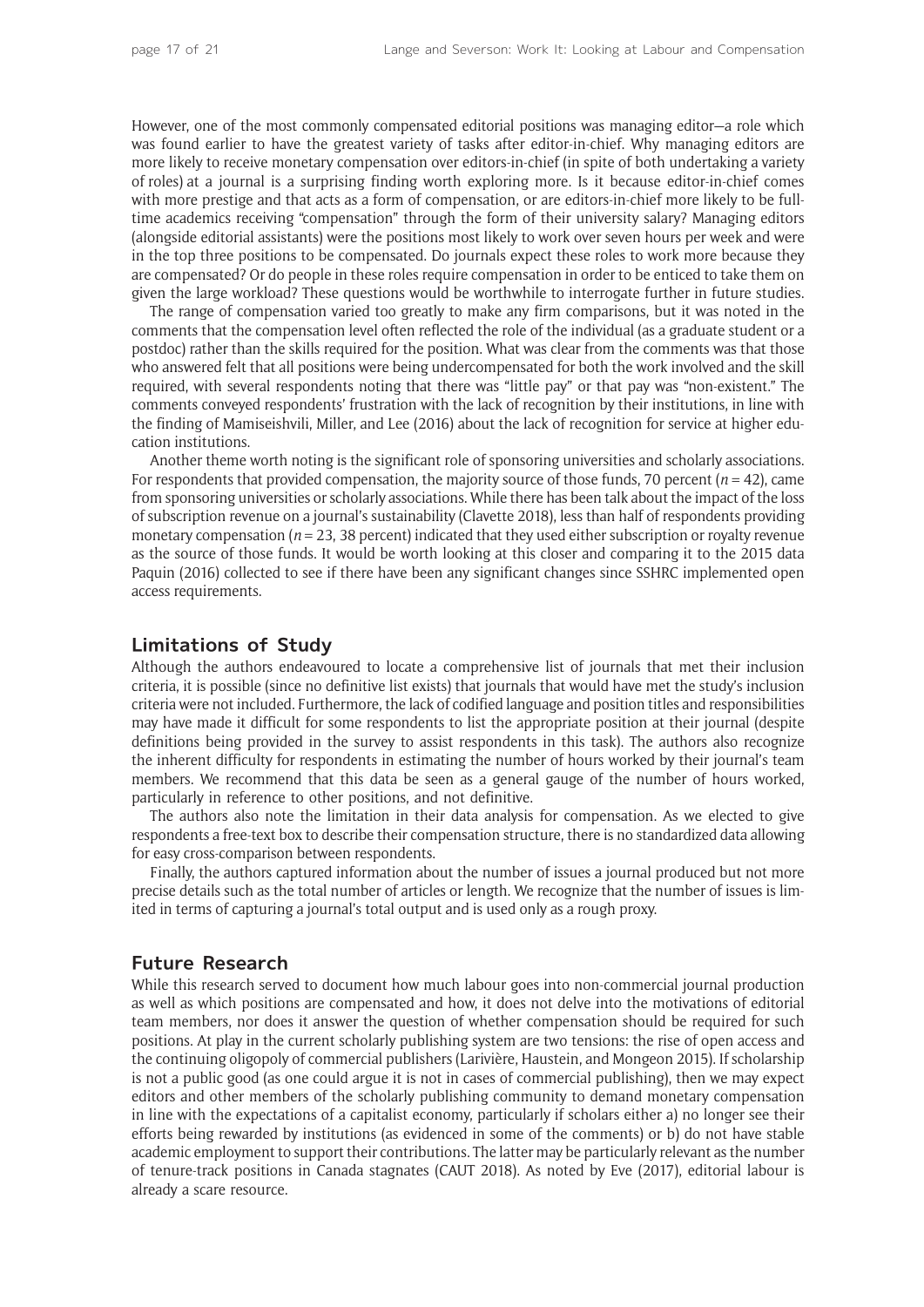Even with the altruistic motivations of open access, we still saw comments in our survey noting that for an "open-source journal . . . more funds are needed to provide financial compensation." As such, will compensation be more common in the future? Compensation is linked to funding. This was true not only in our results; according to the SSHRC Evaluation Division (2020), journals funded by SSHRC were more likely to have a higher number of paid part-time positions than non-funded journals. If compensation is to remain as it is (or decline in the event that the sources of journal funds were to dissolve), how will that affect the diversity of editorial boards? This survey did not ask respondents to indicate their position at a university or research organization, so this research does not contain data on whether the work is being carried out by tenured faculty, early career researchers, or adjuncts. Given the number of scholars who are vocal about being unable to "afford" to contribute volunteer hours to a scholarly publication, it would be worthwhile to get a better sense of who is volunteering for these positions. Editorial boards reflect the academy that they are drawn from, which has ongoing issues of equity and diversity (CAUT 2018). If funders and policy makers are committed to supporting a robust, non-commercial scholarly publishing environment, these questions need to be addressed.

Future studies may also consider investigating whether editorial structures are significantly different between commercial and non-commercial journals. While we have focused our study specifically on non-commercial journals in Canada, understanding if journals with commercial financial resources structure and compensate editorial board members in a similar (or different) manner would be intriguing. Such research could highlight if the issues related to the amount of work, recognition, and prestige are the same or are mitigated by having access to greater financial resources. It would also be worth untangling if editors associate greater prestige with working with commercial journals or journals with an impact factor. If so, are commercial journals thereby monopolizing a limited labour pool and scarce labour resource?

Given the dominance of HSS journals in this study, these results are most representative of these discipline areas rather than all non-commercial scholarly journals. As such, the results may be framed as particularly relevant to HSS journals. This research is also unable to address whether there is an ideal model for distributing the workload for scholarly journals. The survey responses demonstrate that there is significant labour involved in running a journal, but a great deal of it falls to one or two positions (notably the editorin-chief and/or managing editor). Are editors burned out? Could/should work be redistributed in such a manner as to alleviate some of the workload? What would that model look like? Although redistribution of work may seem ideal, that may lead to large teams, which, as one respondent wrote, requires finding a balance "between having too big of a team yet allowing for a reasonable workload." Journals are clearly considering how best to organize these tasks, especially when fewer people may be able to volunteer to take them on. One respondent noted that "[their] workload, plus the difficulty of recruiting volunteers . . . make this a difficult commitment to sustain. Hence our journal's effort to reorganize some tasks." While our research cannot definitively state if one approach is better than another, journals may at least have some evidence and guidance to compare against their own practices.

Finally, would greater recognition by universities/funding agencies, etc. encourage greater participation in and/or satisfaction with editorial positions? Many respondents remarked on how they felt the work was undervalued, with one respondent writing, "I regularly find that journal editing is treated as 'service' for the purposes of tenure and promotion while book editing is treated as 'research.' I think this is an entirely inappropriate difference and is a disincentive for people to step into the editorial role." Given the number of comments relating to the themes of workload, lack of recognition, and limited compensation, it would be timely to begin reflecting on and researching these issues.

# **Conclusion**

Scholarly publishing continues to undergo significant shifts, and the journals that make up this ecosystem are changing and adapting within it. Although in Canada significant attention has been given to developing publishing platforms and electronic dissemination methods for these journals, less attention has been given to the labour underpinning the work. Canadian journals without large, commercial publishing houses supporting them depend on largely volunteer labour to continue their operations. This article has revealed the significant extent and scope of this labour, in particular for those in editor-in-chief or managing editor positions. It has also demonstrated that compensation is rare for these same positions and that many of those who occupy these positions suffer from a lack of recognition for this important work. In many cases, the perception of "service" to the university and contribution to the knowledge commons are why editorial team members have not traditionally been compensated. To some extent this still holds true—compensated positions tend to be related to production positions rather than editorial ones (with the exception of the managing editor). Respondents in some cases indicated that this lack of monetary and non-monetary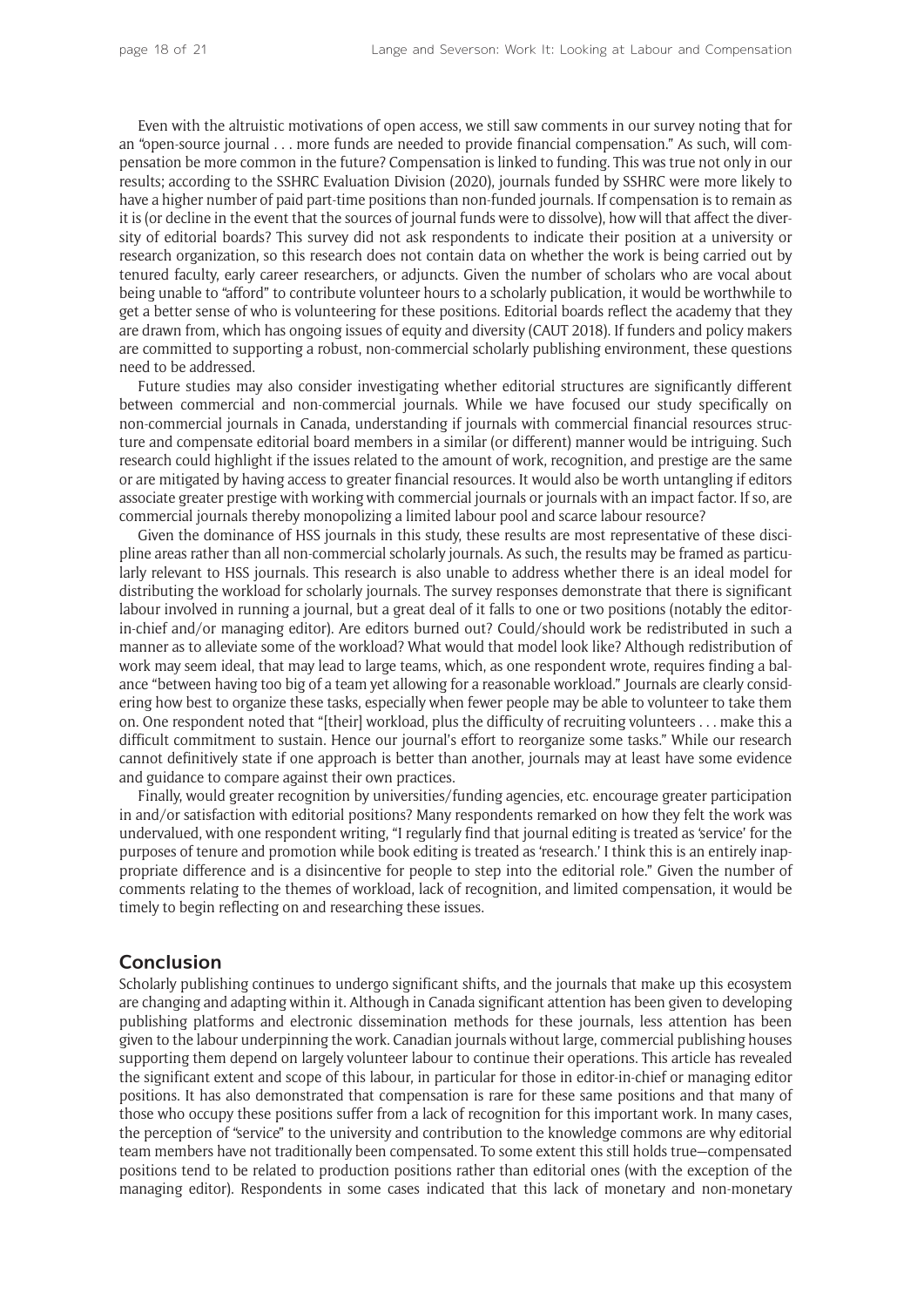compensation threatened the sustainability of these positions and, as such, the future of the journals that depend on such labour.

This study provides new empirical evidence on labour and compensation in Canadian non-commercial scholarly publishing. This work may assist scholars in assessing their ability and capacity to undertake editorial positions as well as help inform university promotion and tenure committees on the extent and variety of work involved in running a scholarly journal. This article may also be beneficial to library publishing programs looking to understand the types of positions involved in running a journal and assist them in advising new journals on how to structure their editorial boards and the expectation of labour and division of responsibility. While each journal will have its own structure dependent on its needs, editors now have evidence of how other publications operate and may find inspiration (or commiseration) in our findings.

This research has illuminated the extent and scale of the (predominantly) volunteer labour underpinning non-commercial scholarly publishing in Canada. We hope that this will lead to greater recognition for this important work and its significance to the Canadian scholarly community.

# **Appendices**

- [Appendix A: Survey Instrument \(English\)](https://kula.uvic.ca/index.php/kula/article/view/151/417)
- [Appendix B: Survey Instrument \(French\)](https://kula.uvic.ca/index.php/kula/article/view/151/418)

# **Competing Interests**

The authors declare that they have no competing interests.

# **Acknowledgements**

The authors would like to thank Katherine Hanz, Lorie Kloda, Cathy Martin, and Sébastien Breau for their assistance in reviewing the survey. We would also like to thank Alisa Rod and Benjamin Duinker for their insightful feedback on the manuscript.

# **References**

- Aguinis, Herman, Gideon P. de Bruin, Danielle Cunningham, Nicole L. Hall, Steven A. Culpepper, and Ryan K. Gottfredson. 2010. "What Does Not Kill You (Sometimes) Makes You Stronger: Productivity Fluctuations of Journal Editors." *Academy of Management Learning & Education* 9 (4): 683–95. [https://doi.](https://doi.org/10.5465/amle.9.4.zqr683) [org/10.5465/amle.9.4.zqr683.](https://doi.org/10.5465/amle.9.4.zqr683)
- Baruch, Yehuda. 2008. "Opening the Black Box of Editorship: Editors' Voice." In *Opening the Black Box of Editorship*, edited by Yehuda Baruch, Alison M. Konrad, Herman Aguinis, and William H. Starbuck, 209–22. London: Palgrave Macmillan. [https://doi.org/10.1057/9780230582590\\_21](https://doi.org/10.1057/9780230582590_21).
- Björk, Bo-Christer. 2013. "Open Access—Are the Barriers to Change Receding?" *Publications* 1 (1): 5–15. <https://doi.org/10.3390/publications1010005>.
- Björk, Bo-Christer, Cenyu Shen, and Mikael Laakso. 2016. "A Longitudinal Study of Independent Scholar-Published Open Access Journals." *PeerJ* 4 (May): e1990. [https://doi.org/10.7717/peerj.1990.](https://doi.org/10.7717/peerj.1990)
- Bosman, Jeroen, Jan Erik Frantsvåg, Bianca Kramer, Pierre-Carl Langlais, and Vanessa Proudman. 2021. "OA Diamond Journals Study. Part 1: Findings." [https://doi.org/10.5281/zenodo.4558704.](https://doi.org/10.5281/zenodo.4558704)
- Brainard, Jeffrey. 2021. "The \$450 Question: Should Journals pay Peer Reviewers." *Science,* March 1, 2021. [https://www.science.org/content/article/450-question-should-journals-pay-peer-reviewers.](https://www.science.org/content/article/450-question-should-journals-pay-peer-reviewers) Archived at: [https://perma.cc/UB4T-DQMV.](https://perma.cc/UB4T-DQMV)
- Canadian Association of Learned Journals. n.d. "*Business Models*." Accessed December 16, 2020. [https://](https://www.calj-acrs.ca/business-models) [www.calj-acrs.ca/business-models](https://www.calj-acrs.ca/business-models).
- Canadian Association of Research Libraries. 2017. *Canadian Scholarly Publishing Working Group: Final Report*. [https://www.carl-abrc.ca/wp-content/uploads/2017/07/CSPWG\\_final\\_report\\_EN.pdf](https://www.carl-abrc.ca/wp-content/uploads/2017/07/CSPWG_final_report_EN.pdf). Archived at: [https://perma.cc/JZ7B-TSSS.](https://perma.cc/JZ7B-TSSS)
- Canadian Association of University Teachers (CAUT). 2018. *Underrepresented & Underpaid: Diversity & Equity Among Canada's Post-Secondary Education Teachers*. [https://www.caut.ca/sites/default/files/caut\\_](https://www.caut.ca/sites/default/files/caut_equity_report_2018-04final.pdf) [equity\\_report\\_2018-04final.pdf](https://www.caut.ca/sites/default/files/caut_equity_report_2018-04final.pdf). Archived at: [https://perma.cc/NMK8-Y5QJ.](https://perma.cc/NMK8-Y5QJ)
- Cavaleri, Piero, Michael Keren, Giovanni B. Ramello, and Vittorio Valli. 2009. "Publishing an E-Journal on a Shoe String: Is It a Sustainable Project?" *Economic Analysis and Policy* 39 (1): 89–102. [https://doi.](https://doi.org/10.1016/S0313-5926(09)50045-8) [org/10.1016/S0313-5926\(09\)50045-8.](https://doi.org/10.1016/S0313-5926(09)50045-8)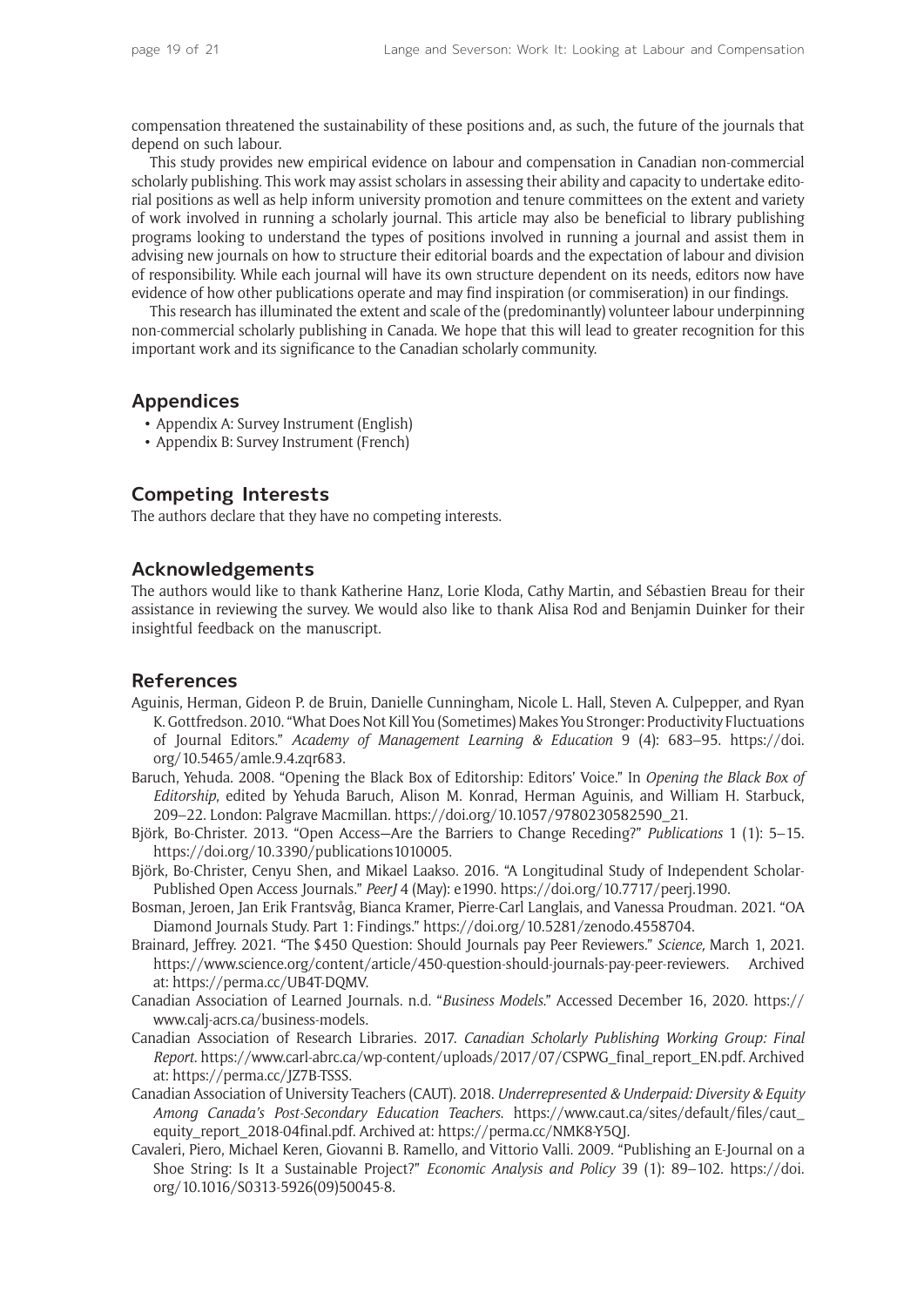- Clark, Timothy, and Mike Wright. 2008. "Sustaining Independent Journals." In *Opening the Black Box of Editorship*, edited by Yehuda Baruch, Alison M. Konrad, Herman Aguinis, and William H. Starbuck, 176–87. London: Palgrave Macmillan. [https://doi.org/10.1057/9780230582590\\_18](https://doi.org/10.1057/9780230582590_18).
- Clavette, Ken. 2018. Letter to the Honourable Kirsty Duncan. January 3, 2018. Canadian Association of Learned Journals. https://www.calj-acrs.ca/sites/default/files/letter to the honourable kirsty dun[can\\_jan\\_3\\_2018.pdf](https://www.calj-acrs.ca/sites/default/files/letter_to_the_honourable_kirsty_duncan_jan_3_2018.pdf). Archived at: <https://perma.cc/GT4A-6QLP>.
- Committee on Publications Ethics. n.d. "Journal Management." Accessed December 16, 2020. [https://pub](https://publicationethics.org/management)[licationethics.org/management](https://publicationethics.org/management).
- Edgar, Brian D., and John Willinsky. 2010. "A Survey of Scholarly Journals Using Open Journal Systems." *Scholarly and Research Communication* 1 (2): 1–22. [https://doi.org/10.22230/src.2010v1n2a24.](https://doi.org/10.22230/src.2010v1n2a24)
- Eve, Martin Paul. 2017. "Open Publication, Digital Abundance, and Scarce Labour." *Journal of Scholarly Publishing* 49 (1): 26–40.<https://doi.org/10.3138/jsp.49.1.26>.
- Fischer, Charles C. 2009. "Launching a New Academic Journal: Twenty Years Later." *Journal of Scholarly Publishing* 41 (2): 163–75. <https://doi.org/10.3138/jsp.41.2.163>.
- Foster, Karen, and Louise Birdsell Bauer. 2018. *Out of the Shadows: Experiences of Contract Academic Staff*. Canadian Association of University Teachers. [https://www.caut.ca/sites/default/files/cas\\_report.pdf](https://www.caut.ca/sites/default/files/cas_report.pdf). Archived at:<https://perma.cc/RV8X-LMPF>.
- Frei, Sybil, and Louise Fleming. 2016. "Survey Results—Shaping a Collective Future." Datahub. [https://data](https://datahub.io/dataset/survey-results-shaping-a-collective-future)[hub.io/dataset/survey-results-shaping-a-collective-future.](https://datahub.io/dataset/survey-results-shaping-a-collective-future)
- Fyfe, Aileen, and Anna Gielas. 2020. "Introduction: Editorship and the Editing of Scientific Journals, 1750–1950." In "Editorship and the Editing of Scientific Journals, 1750–1950," edited by Anna Gielas and Aileen Fyfe, special issue, *Centaurus* 62 (1): 5–20. [https://doi.org/10.1111/1600-0498.12290.](https://doi.org/10.1111/1600-0498.12290)
- Giménez-Toledo, Elea, Adelaida Román-Román, Pablo Perdiguero, and Irene Palencia. 2009. "The Editorial Boards of Spanish Scholarly Journals: What Are They Like? What *Should* They Be Like?"*Journal of Scholarly Publishing* 40 (3): 287–306.<https://doi.org/10.3138/jsp.40.3.287>.
- Government of Canada, Social Sciences and Humanities Research Council. 2018. "Aid to Scholarly Journals*.*" [https://www.sshrc-crsh.gc.ca/funding-financement/programs-programmes/scholarly\\_journals-revues\\_](https://www.sshrc-crsh.gc.ca/funding-financement/programs-programmes/scholarly_journals-revues_savantes-eng.aspx) [savantes-eng.aspx](https://www.sshrc-crsh.gc.ca/funding-financement/programs-programmes/scholarly_journals-revues_savantes-eng.aspx). Archived at: <https://perma.cc/9997-5BQE>.
- Hess, Charlotte, and Elinor Ostrom. 2007. *Understanding Knowledge as a Commons: From Theory to Practice*. Cambridge, MA: MIT Press.
- Lange, Jessica, and Sarah Severson. 2021. "What Are the Characteristics of Canadian Independent, Scholarly Journals? Results from a Website Analysis." *The Journal of Electronic Publishing* 24 (1). [https://doi.](https://doi.org/10.3998/jep.153) [org/10.3998/jep.153.](https://doi.org/10.3998/jep.153)
- Larivière, Vincent, Stefanie Haustein, and Philippe Mongeon. 2015. "The Oligopoly of Academic Publishers in the Digital Era." *PloS One* 10 (6):1–15. [https://doi.org/10.1371/journal.pone.0127502.](https://doi.org/10.1371/journal.pone.0127502)
- Library Publishing Coalition. n.d. "Library Publishing Directory." Accessed December 16, 2020. [https://](https://librarypublishing.org/lp-directory/) [librarypublishing.org/lp-directory/](https://librarypublishing.org/lp-directory/).
- Lorimer, Rowland. 2019. *The Added Value of Canadian Journals*. [https://www.calj-acrs.ca/sites/default/](https://www.calj-acrs.ca/sites/​default/files/docs/ua-opinion-canadas-not-for-profit-journals-en.pdf) [files/docs/ua-opinion-canadas-not-for-profit-journals-en.pdf.](https://www.calj-acrs.ca/sites/​default/files/docs/ua-opinion-canadas-not-for-profit-journals-en.pdf) Archived at: [https://perma.cc/](https://perma.cc/​8Z7W-NSXF) [8Z7W-NSXF](https://perma.cc/​8Z7W-NSXF).
- Macdonald, Adriane, and Nicole Eva. 2018. "It's Time to Stand Up to the Academic Publishing Industry." *University Affairs,* February 26, 2018. [https://www.universityaffairs.ca/opinion/in-my-opinion/](https://www.universityaffairs.ca/opinion/in-my-opinion/time-stand-academic-publishing-industry/) [time-stand-academic-publishing-industry/.](https://www.universityaffairs.ca/opinion/in-my-opinion/time-stand-academic-publishing-industry/) Archived at: [https://perma.cc/XN27-2GKP.](https://perma.cc/XN27-2GKP)
- Magness, Phillip. 2016. "For-Profit Universities and the Roots of Adjunctification in US Higher Education." In *Liberal Education* 102 (2): 50–59. [https://web.archive.org/web/20211103011435/https://www.aacu.](https://web.archive.org/web/20211103011435/https://www.aacu.org/liberaleducation/2016/spring/magness) [org/liberaleducation/2016/spring/magness](https://web.archive.org/web/20211103011435/https://www.aacu.org/liberaleducation/2016/spring/magness).
- Mamiseishvili, Ketevan, Michael T. Miller, and Donghun Lee. 2016. "Beyond Teaching and Research: Faculty Perceptions of Service Roles at Research Universities." *Innovative Higher Education* 41 (4): 273–85. <https://doi.org/10.1007/s10755-015-9354-3>.
- Maryl, Maciej, Marta Błaszczyńska, Agnieszka Szulińska, and Paweł Rams. 2020. "The Case for an Inclusive Scholarly Communication Infrastructure for Social Sciences and Humanities." [version 1; peer review: 2 approved]. *F1000Research* 9: 1265. <https://doi.org/10.12688/f1000research.26545.1>.
- Morrison, Heather. 2016. "Small Scholar-Led Scholarly Journals: Can They Survive and Thrive in an Open Access Future?" *Learned Publishing* 29 (2): 83–88. [https://doi.org/10.1002/leap.1015.](https://doi.org/10.1002/leap.1015)
- Papillon, Martin, Mélanie Bourque, Alex Marland, Brenda O'Neill, and Graham White. 2019. *CSPA-SQSP Committee on the Impact of Open Access on the* Canadian Journal of Political Science *Preliminary Report*. [https://www.cpsa-acsp.ca/documents/conference/2019/CPSA-SQSP%20Cttee\\_Impact%20OA%20](https://www.cpsa-acsp.ca/documents/conference/2019/CPSA-SQSP%20Cttee_Impact%20OA%20on%20CJPS_Preliminary%20Report.pdf) [on%20CJPS\\_Preliminary%20Report.pdf](https://www.cpsa-acsp.ca/documents/conference/2019/CPSA-SQSP%20Cttee_Impact%20OA%20on%20CJPS_Preliminary%20Report.pdf). Archived at:<https://perma.cc/8HWU-UK9F>.